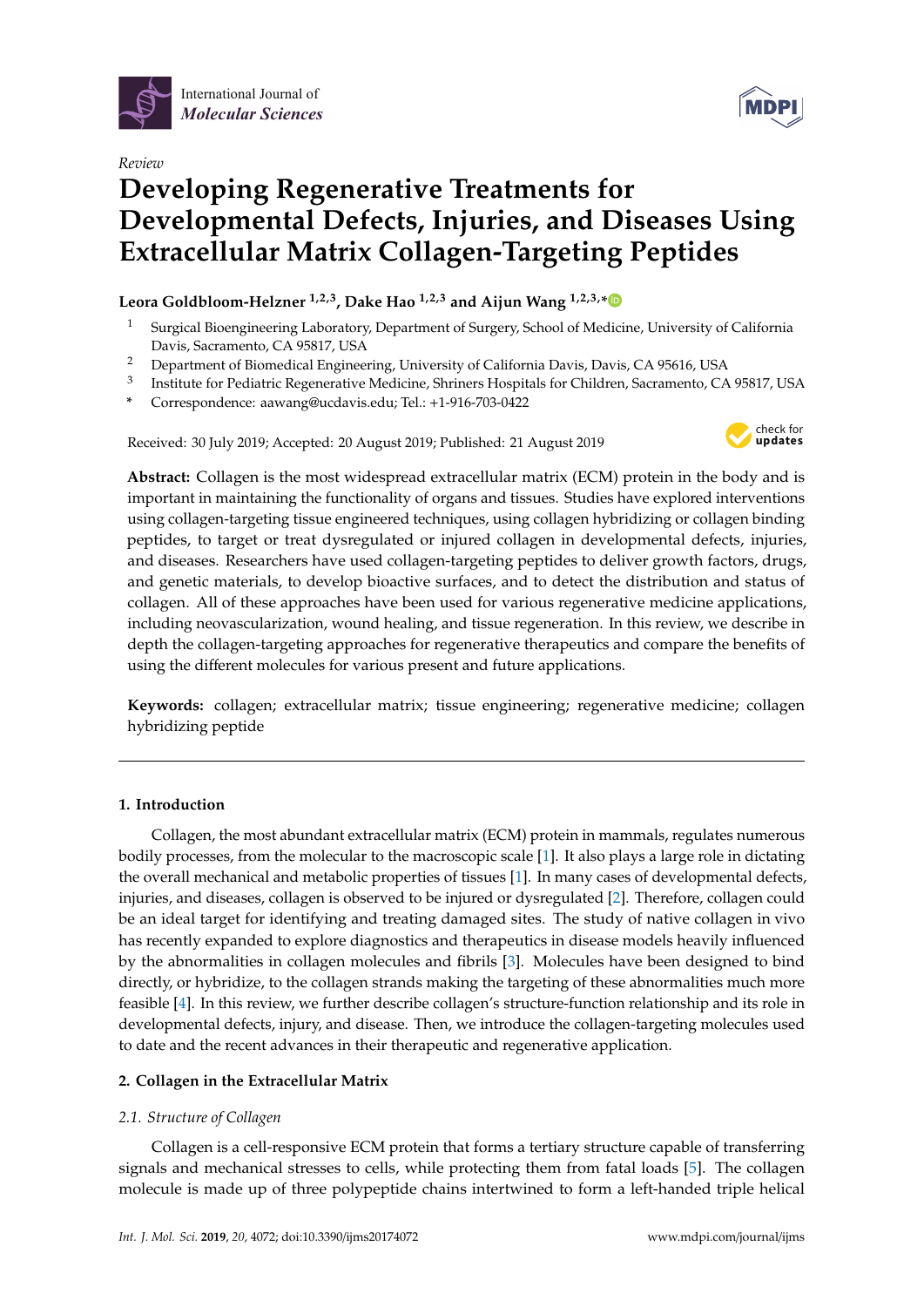structure, via intra- and inter-chain hydrogen bonding. Each chain, termed an alpha chain, is made up of a repeating sequence of three amino acids—Glycine-X-Y. Glycine is necessary in the repeating amino acid sequence of collagen, due to its compact nature that enables the twisting of alpha chains into the triple helix structure. X and Y are amino acid placeholders, most frequently proline and hydroxyproline respectively, which dictate the mechanical and bioactive properties, and the exact steric effects of the triple helix structure [\[2\]](#page-11-1). The alpha chains, ~300 nm in length, undergo a modification process, including hydroxylation and glycosylation, to drive helix formation and transport, from the rough endoplasmic reticulum to the Golgi bodies, and finally outside the cell to become part of the ECM [\[2\]](#page-11-1). Collagen molecules are further arranged in a quasi-hexagonal crystal lattice and right-handed supertwist to form microfibrils [\[6\]](#page-11-5). Microfibrils aggregate and interdigitate through covalent cross-links to form a collagen fibril (ranging anywhere from 10–300 nm in diameter), which can be further aligned with other collagen fibrils to create a collagen fiber [\[7\]](#page-11-6).

There are various collagen types that differ based on the possible combinations of alpha helices in the triple helix structure, which makes them tissue specific. To date, 27 types of collagen have been distinguished in humans [\[2](#page-11-1)[,8\]](#page-11-7). For instance, type I collagen, the most common type of collagen occurring in ligaments, tendons, and muscles, is made up of two pro-alpha1 and one pro-alpha2 chains. These procollagen alpha chains are coded by *COL1A1* and *COL1A2* genes, respectively. Conversely, type II collagen is composed of three identical pro-alpha1 chains and occurs primarily in articular cartilage [\[9\]](#page-11-8). Therefore, engineering approaches meant to regenerate collagen containing tissue, need to account for the distinct biochemical and mechanical properties of the various types of collagen.

## *2.2. Biochemical and Mechanical Properties of Collagen*

Although most tissues are composed of collagen, the diversity in type, amino acid sequence, and cell-protein or protein-protein interactions vary the biochemical and mechanical properties of each tissue, for optimal functionality. The subtle differences in properties affect the behaviors of cells in states of homeostasis and regeneration or repair. For many natural regenerative processes in the body, cells must be directed to repopulate at a defect site, recruit other cell types, and deposit ECM for organ function restoration, post-injury. Collagen participates in the sequestration of growth factors and other signaling molecules that aid in the paracrine regulation of cell behavior [\[10\]](#page-11-9). Several cell integrins bind to collagen molecules and sequester growth factors, causing a cascade of signaling pathways downstream to promote adhesion, proliferation, and differentiation [\[2\]](#page-11-1).

Collagen is also heavily involved in mechanotransduction, affecting cell signaling pathways by changing its stiffness and the force applied directly to the cells. Collagen has high tensile strength, which allows it to transmit forces between tissues, while absorbing enough of a load to protect cells. Making up over 70% of the ECMs of skin, tendon, and cartilage, the strength, stiffness, and Young's moduli of collagen molecules can significantly affect cell behavior and organ function [\[1,](#page-11-0)[8\]](#page-11-7). Collagen fibrils are largely anisotropic due to the individual collagen molecules aligning along their longitudinal axis. This physical anisotropic nature of the molecules translates closely to a mechanical anisotropy of the overall collagen fibrils [\[11\]](#page-11-10). This property serves as a benefit in many tissues that require higher strengths and Young's moduli (i.e., type I collagen's moduli ranges from 5–11.5 GPa) in directions specific for biological functions [\[11\]](#page-11-10). Other proteins also possess collagen binding domains (CBD) that influence the cell behavior and physical properties of ECM. One example is glycosaminoglycans (GAGs), which are present in many tissues and closely associated with collagen. These GAGs are polysaccharides that have high negative charge densities and attract water to hydrate the tissues and absorb the forces applied. Overall, many properties of tissue-specific ECMs dictate their function and maintenance of a healthy phenotype, especially collagen's biochemical and mechanical properties.

## *2.3. Role of Collagen in Developmental Defects, Injuries, and Diseases*

Healthy collagen can positively promote migration, adhesion, and differentiation of cells to guide morphogenesis in development as well as to regenerate tissues at injury or disease sites [\[12](#page-12-0)[,13\]](#page-12-1).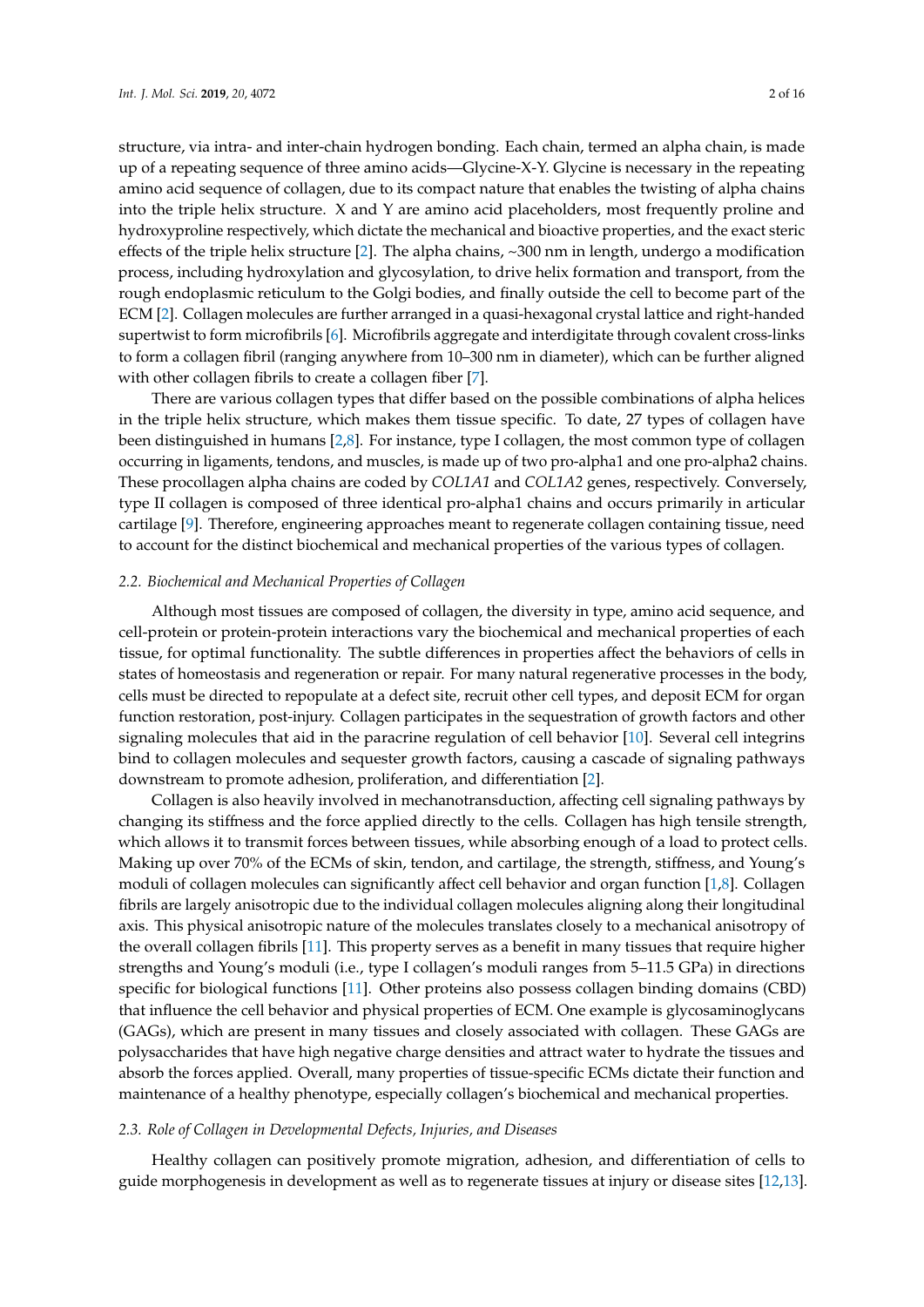However, collagen can also play an important role in developmental defects, injury, and disease. Collagen dysregulation can lead to its over- or underproduction, which can severely impact specific tissue functions. Excessive collagen remodeling, in diseases such as cancer or tissue fibrosis such as kidney, heart, or pulmonary fibrosis, leads to a stiffened ECM significantly restricting the elasticity in tissues that would normally need an elasticity factor, such as the lungs, muscles, and heart [\[14\]](#page-12-2). On the other hand, injured or degraded collagen can weaken tissue mechanical integrity and reduce its ability to sequester growth factors for differentiation or regenerative purposes, and respond to endogenous signals from cells for optimal mechanotransduction [\[2\]](#page-11-1). The origin of dysregulated ECM collagen can be hereditary, epigenetic, or environmental [\[15\]](#page-12-3). In all cases, understanding the role of collagen in developmental defects, injuries, and diseases can help establish improved targeting mechanisms designed for diagnostics, therapeutics, and regenerative purposes.

#### 2.3.1. Developmental Defects

Collagen undergoes extensive proteolytic remodeling and organization during development [\[16,](#page-12-4) [17\]](#page-12-5). However, these processes can be stymied by genetic mutations that code for different collagen types, which lead to a wide range of congenital defects. These mutations affect the biosynthesis and processing of collagen from the amino acid sequence level to the tertiary structure level. Substitutions can result in the replacement of a codon for a critical amino acid (i.e., glycine), within the alpha chain, that prevents its propensity to form triple helices. Other deletions or insertions can affect collagen-processing enzymes, which cleave terminal regions of procollagen strands and can thus change the molecules' solubility and/or properties. In developmental disease cases, such as osteogenesis imperfecta, mutations primarily in the *COL1A1* gene negatively impact the formation and folding of alpha chains present in type I collagen, causing its excessive accumulation [\[18](#page-12-6)[,19\]](#page-12-7). This causes a downstream effect on triple helix formation and further processing that leads to a phenotype of brittle bones, which can be lethal perinatally, in the most severe cases. Mutations observed in *COL2A1* that stunt formation of alpha chains in type II collagen result in weakened mechanical properties and degraded cartilage tissue—a phenotype common in patients with chondrodysplasia [\[20\]](#page-12-8). Type IX collagen mutations can change the amino acids in the X or Y position to tryptophan, which is not naturally one of the amino acids in the sequence. Tryptophan does not allow for an ideal fit of alpha chains in the triple helix, which leads to dysregulation of collagen and developmental defects [\[21\]](#page-12-9). This mutation appears as intervertebral disc disease in many patients [\[2\]](#page-11-1).

## 2.3.2. Injuries

Environmental damage to collagen can take many forms. For instance, spinal cord injury is an acute injury that results in the high accumulation of fibrotic tissue and scar formation if untreated. Post-injury, a deposition of ECM meshwork, consisting primarily of type IV collagen, triggers inflammation and prevents the regeneration of axons at the lesion center both by physical blockage and by presentation of growth-inhibiting molecules [\[22\]](#page-12-10). This can cause any number of irreversible paralyses. Osteoarthritis is a progressive degenerative disease originating from an acute injury to the joint cartilage, which sets off type II collagen and general ECM breakdown. Breakage can occur on the order of collagen molecules in the unraveling of alpha chains, or on the order of collagen fibrils leaving accumulated collagen fragments at the injury site [\[2\]](#page-11-1). The degraded collagen at the injury site weakens its mechanical integrity. This leaves the injury site vulnerable to further damage and eventual lifelong disability [\[23\]](#page-12-11). Injuries of the anterior cruciate ligament also initiate rapid type I collagen turnover [\[24\]](#page-12-12). High enzymatic activity and severe collagen remodeling cause delayed recellularization and lowered mechanical properties of the regenerated tissue [\[25\]](#page-12-13). Collagen dysregulation takes a severe toll on tissues that mainly provide structural and mechanical stability, and acute injury that initiates this phenomenon can contribute to lifelong disability and chronic disease.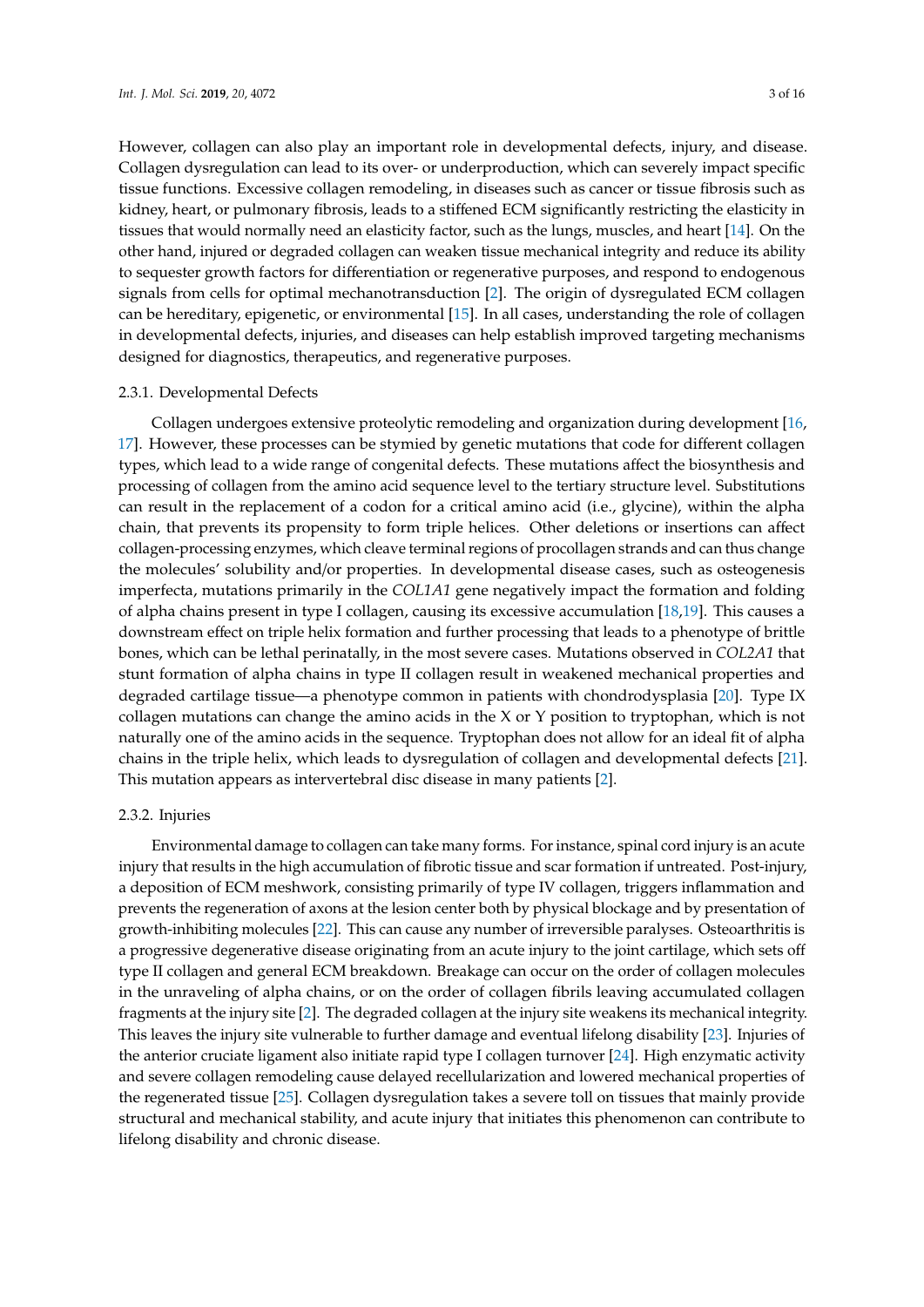#### 2.3.3. Diseases

Disease can instigate the fibrosis or degradation of tissue which is primarily made up of ECM collagen. In the prevalent condition of atherosclerosis, fat and plaque buildup lead to thrombotic occlusion in vessel walls [\[26\]](#page-12-14). Not only is collagen damaged at the onset of this condition, but it is further damaged from the exposure to blood flow after a balloon angioplasty that corrects for the atherosclerosis and myocardial infarction (MI). Although cell binding sites allow collagen to aid in the regeneration of damaged tissues, exposed collagen in vessels can lead to a buildup of collagen-bound platelets causing the narrowing of vasculature and eventual thrombosis [\[27\]](#page-12-15). Cancers also possess a phenotype of dysregulated collagen often in the form of excessively remodeled ECM and fibrotic tissue [\[28\]](#page-12-16). Different cancers remodel various collagen types including medulloblastoma (type I collagen) [\[29\]](#page-12-17), pancreatic cancer (type IV collagen) [\[30\]](#page-12-18), epithelial ovarian cancer (type I and III collagen) [\[31\]](#page-12-19), breast cancer (type I collagen) [\[28\]](#page-12-16), and colorectal cancer (type VIII collagen) [\[32\]](#page-12-20). Though cardiovascular disease and cancer are two of the most common causes of death in the United States, other diseases, such as pulmonary, liver, and kidney fibrosis also suffer from dysregulation and chronic overproduction of collagen and other ECM proteins [\[4](#page-11-3)[,33\]](#page-12-21). Tissue fibrosis often results in permanent scarring, organ malfunction and, ultimately death if untreated [\[4\]](#page-11-3). Due to its predominant role in ECM degradation, remodeling, and fibrosis, collagen provides the perfect target for new and widespread diagnostic, therapeutic, and regenerative technologies. To date, several molecules have been identified to specifically target collagen for diagnostic and therapeutic purposes. The subsequent sections further describe these molecules and their potential use in treatment of the above diseases in the form of tissue regeneration.

## **3. Collagen-Targeting Molecules**

Targeting collagen has a widespread potential in understanding, diagnosing, and treating developmental defects, injuries, and diseases. We will discuss the various peptides derived from collagen binding domains, the antibodies designed to bind collagens at different statuses, and the collagen mimetic peptides that hybridize to the denatured collagen strands. The peptides range from 7–30 amino acids in length and target many types of collagen [\[4\]](#page-11-3). They have been primarily used in conjunction with growth factors and drugs to promote regeneration of blood vessels, bone, and cartilage. These functionalizations are detailed in subsequent sections.

## *3.1. Collagen Binding Peptides*

## 3.1.1. SILY

The peptide, RRANAALKAGELYKCILY, is derived from the platelet receptor that binds to  $\alpha$ 1 chains in collagen. The original molecule was discovered through the purification of platelet membrane receptors and competitive binding assays to  $\alpha$ 1 chains and type I fibrillar collagen [\[34\]](#page-13-0). More recently, the peptide has been altered at its internal cysteine, replacing the thiol group for cysteine with a hydroxyl group for serine [\[34\]](#page-13-0). Although the new molecule, RRANAALKAGELYKSILYGC (Kd =  $0.86 \mu M$ ), abbreviated to SILY, has a slightly lower binding affinity to type I collagen than its original counterpart, it has enabled the chemical conjugation of SILY to other molecules, primarily a large dermatan sulfate (DS) molecule [\[34\]](#page-13-0). Even though SILY has been noted with relatively limited binding specificity to collagen (personal communication with researchers in the field), its high binding affinity to collagen has led to extensive medical applications. Specifically, DS-SILY acts as a biomimetic of decorin, a natural proteoglycan that consists of a glycosaminoglycan (GAG) chain and a protein core, rich in leucine repeats that aid in the binding to type I collagen fibrils [\[34](#page-13-0)[,35\]](#page-13-1). In cases of vessel injury or balloon angioplasty, endothelialization can be damaged and collagen exposed. This can lead to the buildup of collagen-bound platelets and restenosis of vessels [\[36\]](#page-13-2). The conjugated molecule competitively binds to the platelet binding sites, which reduces the potential for thrombosis [\[37\]](#page-13-3). DS-SILY has been shown to inhibit platelet accumulation and matrix metalloproteinase (MMP)-mediated collagen degradation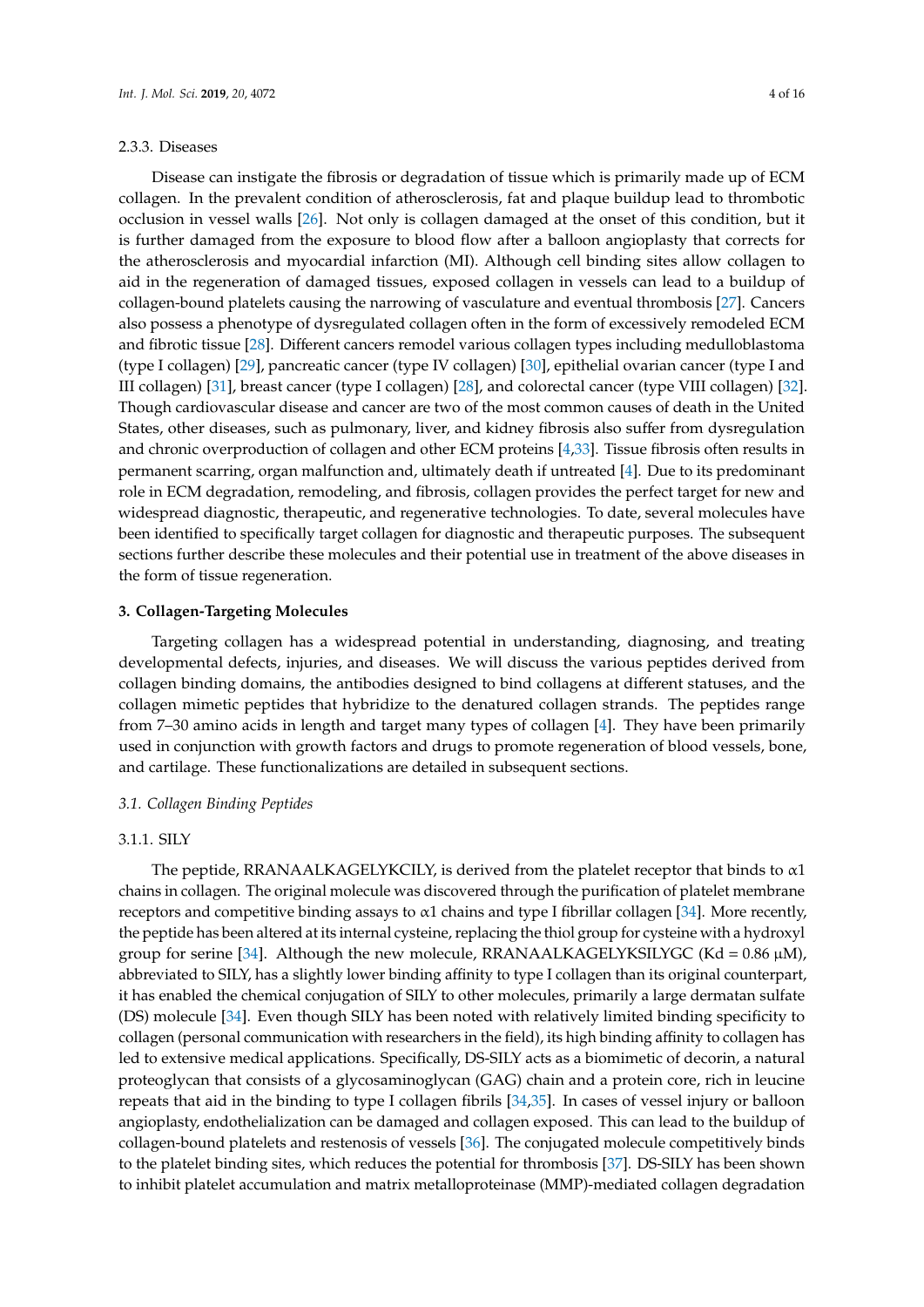as well as to reduce the effects of pro-inflammatory and pro-fibrotic factors, platelet-derived growth factor (PDGF) and interferon-γ (IFN-γ), which typically activate smooth muscle cell proliferation and migration to cause intimal hyperplasia [\[35](#page-13-1)[,37–](#page-13-3)[40\]](#page-13-4).

## 3.1.2. TKKTLRT

TKKTLRT is a peptide derived from the CBD in the collagen-degrading enzyme, collagenase [\[4\]](#page-11-3). The molecule was constructed from the complementary nucleotide sequence on interstitial collagen that codes for the region cleaved by the enzyme. Original reasons for this peptide's synthesis were not for targeting collagen, but for inhibiting collagenase activity [\[41\]](#page-13-5). Collagenase can negatively impact the native ECM by breaking down collagen to cause excessive remodeling (e.g., cancer) or progressive degradation (e.g., osteoarthritis) in vivo [\[42,](#page-13-6)[43\]](#page-13-7). Tissue inhibitors of metalloproteinase (TIMP) have been discovered to bind directly to collagenase molecules and prevent further cancer metastasis as ECM remodeling is a common phenotype of cancer because it enables cancer cell migration [\[43\]](#page-13-7). However, these TIMP molecules only target collagenase therefore reducing their applicability for regenerative use in sites of damaged tissue. TKKTLRT not only competitively binds to type I collagen with high specificity, which decreases the likelihood of collagenase-based degradation, but can be functionalized to deliver factors to stimulate regeneration of tissue in areas of dysregulation. To date, TKKTLRT has been conjugated to several growth factors and drugs to facilitate diabetic wound healing, neurogenesis, vascularization, and cellularization [\[27,](#page-12-15)[44–](#page-13-8)[48\]](#page-13-9). Subsequent sections will detail the specific nature of these functionalizations to promote tissue regeneration.

## 3.1.3. WREPSFMALS

WREPSFMALS is a peptide derived from the von Willeband's factor (vWF), which is an adhesive glycoprotein found in plasma, platelets, and endothelial cells [\[49\]](#page-13-10). vWF is heavily involved in clotting processes, interacting closely with factor VIII to control wound healing [\[50\]](#page-13-11). In cases similar to the previously described vessel damage due to myocardial infarction and balloon angioplasty, platelets can aggregate where collagen is exposed [\[36\]](#page-13-2). WREPSFMALS competitively binds to collagen, which mediates platelet adhesion and clotting, and reduces the likelihood of thrombosis [\[49,](#page-13-10)[50\]](#page-13-11). This decapeptide primarily targets type I collagen but has also been shown to bind other types of collagen (e.g., type II) [\[49\]](#page-13-10). It binds to intact collagen and denatured collagen (i.e., gelatin) with lower binding affinities (Kd = 100  $\mu$ M) and specificities than TKKTLRT (Kd < 100  $\mu$ M) [\[44,](#page-13-8)[45\]](#page-13-12). To date, WREPSFMALS has been used to improve vascularization and cellularization. It has also been conjugated to growth factors to improve diabetic wound healing and regeneration of the intestine [\[45](#page-13-12)[,51\]](#page-13-13). Subsequent sections further describe the strategies used in conjunction with this peptide to promote tissue regeneration.

#### *3.2. Collagen-Targeting Antibodies*

Collagen-labeling antibodies have been designed to specifically target denatured collagen and generally inhibit tumor growth, to prevent further degenerative progression of cancer [\[52,](#page-13-14)[53\]](#page-13-15). These monoclonal antibodies provide an advantage over collagen-binding peptides because the peptide molecules have a limited propensity to bind denatured collagen over intact collagen. For conditions where collagen molecules are denatured or excessively remodeled (e.g., osteoarthritis, cancer, etc.), these collagen-binding peptides fall short in their binding affinities. While these antibodies have a superior targeting specificity, they are limited in their sensitivity to certain types of collagen and methods of collagen denaturation (i.e., thermal, enzymatic, physical, etc.) [\[4\]](#page-11-3). Antibodies mAb HUIV26 and D93 (Kd =  $6.5 \mu$ M) both target cryptic epitopes on type IV collagen that are exposed by the denaturation of collagen. Monoclonal antibody, mAb HUIV26, targets thermally denatured collagen to inhibit tumor growth whereas D93 can target both thermally and proteolytically (i.e., MMP) denatured collagen to inhibit tumor growth [\[52,](#page-13-14)[53\]](#page-13-15). Since developmental defects, injuries and diseases undergo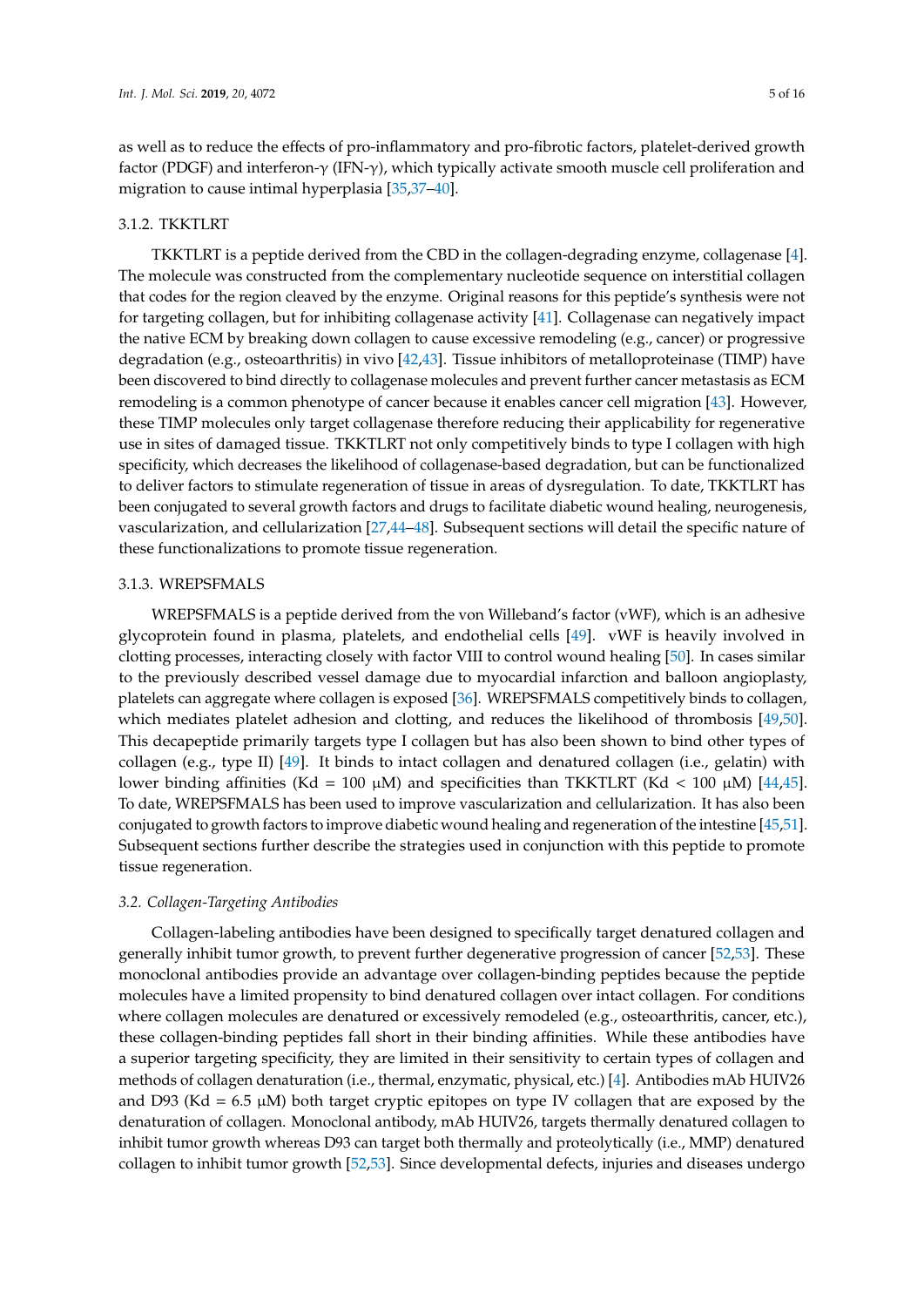different modes of collagen denaturation, antibodies may not have as wide a range of applications in targeting collagen for tissue engineering.

## *3.3. Collagen Hybridizing Peptides and Collagen Mimetic Peptides*

To address the disadvantages of previously described collagen-binding peptides and antibodies, researchers have developed a collagen mimetic peptide capable of hybridizing to any individual alpha chain that has unraveled from the normal tightly bound triple helix structure of collagen [\[54\]](#page-13-16). This molecule offers a technology that has specificity to denatured collagen and is broadly applicable for different collagen types and denaturation processes.

Collagen hybridizing peptide (CHP) is comprised of the repeating amino acids glycine, proline, and hydroxyproline, which match native collagen's main repeating amino acid sequence and allow for strong and highly specific hybridization to denatured collagen strands. Formally known as collagen mimetic peptide (CMP), which ranges from 6–10 amino acid sequence repeats, CHP has been standardized to represent (Gly-Pro-Hydroxypro)<sub>9</sub>. Other forms of CMP have substituted hydroxyproline for another proline, but it has since been shown that hydroxyproline increases the stability of the triple helix structure by enabling the formation of additional stabilizing hydrogen bonds [\[55\]](#page-13-17). The high propensity to form triple helices gives the CHP molecule an advantage in locating areas of protein dysregulation and detecting diseases in the early stages. CHP offers an additional advantage to other collagen binding peptides by binding specifically to the denatured collagen molecules, in preference to intact collagen.

CHP's tendency to assemble into triple helices makes it naturally self-assemble in solution, prior to use, which keeps it from hybridizing to the desired collagen. To resolve this issue, three main treatments have been developed. CHP's binding affinities are heat sensitive so one method is to heat up the solution and then quench to room temperature before application to a tissue [\[56\]](#page-14-0). Another method involves physically attaching a photocleavable nitrobenzyl group to a center glycine in the CHP molecule to create bulky steric effects and prevent self-assembly. The application of UV light cleaves the caged CHP molecule to enable collagen-targeting [\[57\]](#page-14-1). Most recently, a third method utilizes a similar physical addition to the CHP molecule to hinder self-assembly and create steric repulsion between injected molecules. Each proline of the CHP molecule was replaced with a (2S,4S)-4-fluoroproline (f) residue. This altered the previously stable steric effects of proline and neighboring hydroxyproline residues of CHP molecules while maintaining hybridization capabilities with natural collagen chains that are not as rich in hydroxyproline (occurring only in 34% of Gly-X-Y triplets) [\[58](#page-14-2)[,59\]](#page-14-3).

At its inception, CHP was a functional diagnostic marker of disease and injury sites and a method for studying embryonic development and aging. It was conjugated to a fluorescent marker (carboxyfluorescein) to reveal both denatured and highly remodeled collagen in diseases such as osteoarthritis, myocardial infarction, glomerulonephritis, pulmonary fibrosis, and Marfan syndrome  $[4,17,57]$  $[4,17,57]$  $[4,17,57]$ . The most recent alteration of CHP that exchanges proline with (2S,4S)-4-fluoroproline (f) residues has also provided another mechanism by which to diagnose collagen dysregulation through fluorescent imaging [\[58\]](#page-14-2). CHP also has the potential to increase the efficiency of regenerative factor delivery, to optimize localization and minimize non-specific binding. CHP also binds to all types of collagen, as opposed to collagen-binding peptides that target a particular collagen type. While other collagen-binding peptides may possess a type-specific binding domain, CHP hybridizes to any triple helix structure of collagen molecules making it a peptide that can be widely used for different diseases, injuries, and congenital defects [\[17\]](#page-12-5). However, since CHP can bind to any denatured triple helix structure, it would not have the specificity to hybridize to certain denatured collagen types. In the case of spinal cord injury, delivering signals to aid in the regeneration of vasculature, muscle, bone and neural tissues would require a multitude of signals. For this reason, the type-sensitive collagen-targeting molecules may provide a competitive advantage to CHP in certain cases.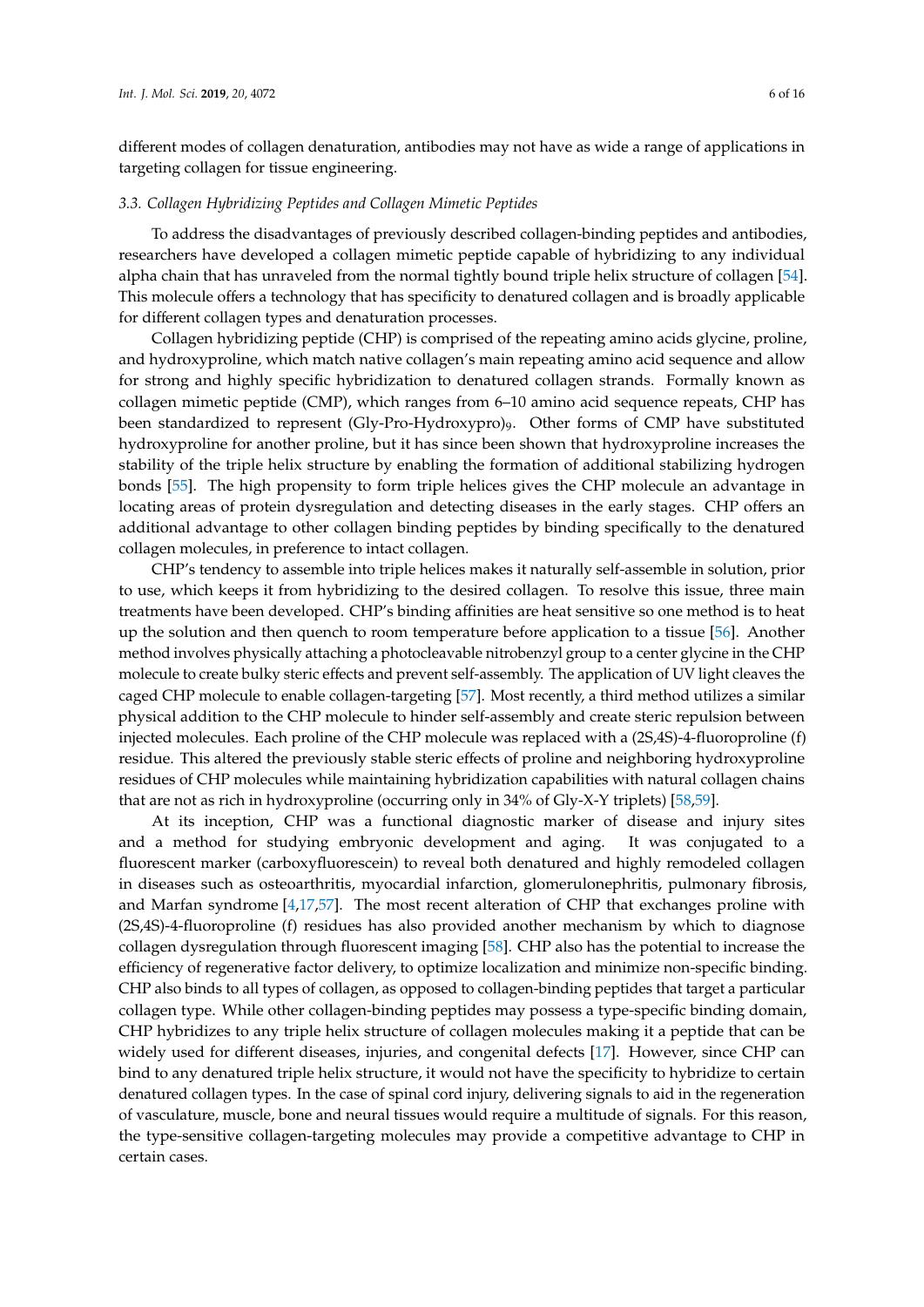## **4. Strategies for Targeting Collagen in Regenerative Medicine and Tissue Engineering**

#### *4.1. Delivery of Biologic Drugs*/*Growth Factors*

Collagen-rich ECM functions as more than just the mechanical structure supporting cells in vivo. The ECM interacts with cells in various ways, through binding domains and sequestered growth factors. As a framework made up of a diverse set of proteins, there are many opportunities for cells to bind to different binding domains, take up sequestered growth factors or immobilized drugs, and respond to mechanical cues prompted by the stiffness, stress relaxation or other mechanical properties of ECM. The advantage of delivering exogenous growth factors to diseased or injury sites is that they mimic the bioactive cues normally supplied by healthy ECM to sequester growth factors and control mechanical, biochemical, and metabolic properties of tissue. Approaches that provide these signals fall under the term developmental tissue engineering, where it is believed that restoring the endogenous signals to match growth factors sequestered by healthy ECM will aid in the full regeneration of tissue. Delivery of those cues as well as biologic drugs, however, have so far been non-specific and short-term. Collagen binding and hybridizing peptides have thus improved the affinity, specificity, and lifetime of growth factors and drugs binding to collagen [\[60\]](#page-14-4). In several studies, drugs and growth factors were conjugated to targeting molecules to drive angiogenesis, wound healing, and musculoskeletal tissue regeneration.

SILY has been commonly conjugated to DS to inhibit platelet accumulation in damaged blood vessels [\[37\]](#page-13-3). SILY has also been fused with growth factors to add a regenerative function to the collagen-binding peptide. Mussel adhesive protein (MAP), derived from the marine mussel, has special adhesive properties that aid in scarless skin regeneration [\[61\]](#page-14-5). It has been fused to SILY to target the overproduction of collagen present in scars. CBD-MAP was tested in a wound healing assay and surgical procedure where it showed promise in serving as collagen-targeting glue [\[62\]](#page-14-6). SILY has also been conjugated to nanoparticles (NP) loaded with peptide KAFAK, designed to inhibit mitogen-activated protein kinase activated protein kinase 2 (MK2) activity effectively reducing pro-inflammatory cytokine levels. This complex of peptides and particles were able to modulate the platelet accumulation and immune response commonly seen after blood vessel damage [\[63\]](#page-14-7).

TKKTLRT has been used to provide a targeting functionality to several growth factors and drugs to promote angiogenesis, wound healing, and bone regeneration [\[27,](#page-12-15)[44](#page-13-8)[–46\]](#page-13-18). TKKTLRT was fused with vascular endothelial growth factor (VEGF $_{165}$ ) to add a collagen-targeting property to the growth factor. The fusion peptide (CBD-VEGF) was then immobilized onto a collagen hydrogel and implanted subcutaneously in a mouse model to demonstrate improved vascularization [\[27\]](#page-12-15). The pair was then tested, through intracardiac injection, into the right ventricle of a mouse post-MI. Improved cardiac function was observed when compared to saline and plain VEGF injections, based on the low percentage of scar tissue and increased wall thickness in the infarct area [\[27](#page-12-15)[,45\]](#page-13-12). Further applications with this collagen-targeting VEGF include implantation of a functionalized collagen hydrogel in a diabetic mouse model, demonstrating a higher wound healing rate, better vascularization, and a higher level of VEGF in the granulation tissue wound [\[46\]](#page-13-18). Fusion of TKKTLRT with stromal cell-derived factor-1 $\alpha$  (SDF-1 $\alpha$ ) in another study of MI observed that the recombinant chemokine improved recruitment of stem cells to the ischemic heart promoting healthier cardiac function [\[34\]](#page-13-0). Several other growth factors have been fused with TKKTLRT including bFGF and BMP-2 for wound healing (e.g., uterine horn reconstruction, bladder regeneration, etc.) and mineralized bone matrix regeneration, respectively [\[45\]](#page-13-12). Dai et al. created a fusion molecule between CBD (TKKTLRT) and a fragment of cetuximab, an anti-epidermal growth factor receptor (EGFR) antibody [\[47\]](#page-13-19). These studies allowed for the sustained release of the drug from a collagen scaffold for improved endogenous neurogenesis for acute spinal cord injury [\[48\]](#page-13-9). WREPSFMALS has also been fused with similar growth factors to TKKTLRT, but targets a different binding site on collagen and binds with a lower affinity. These growth factors include bFGF, BMP-2 and EGF to regenerate many tissues for diabetic wounds and mature bone (with trabeculae, and medullar cavities and blood vessels) [\[45,](#page-13-12)[51\]](#page-13-13).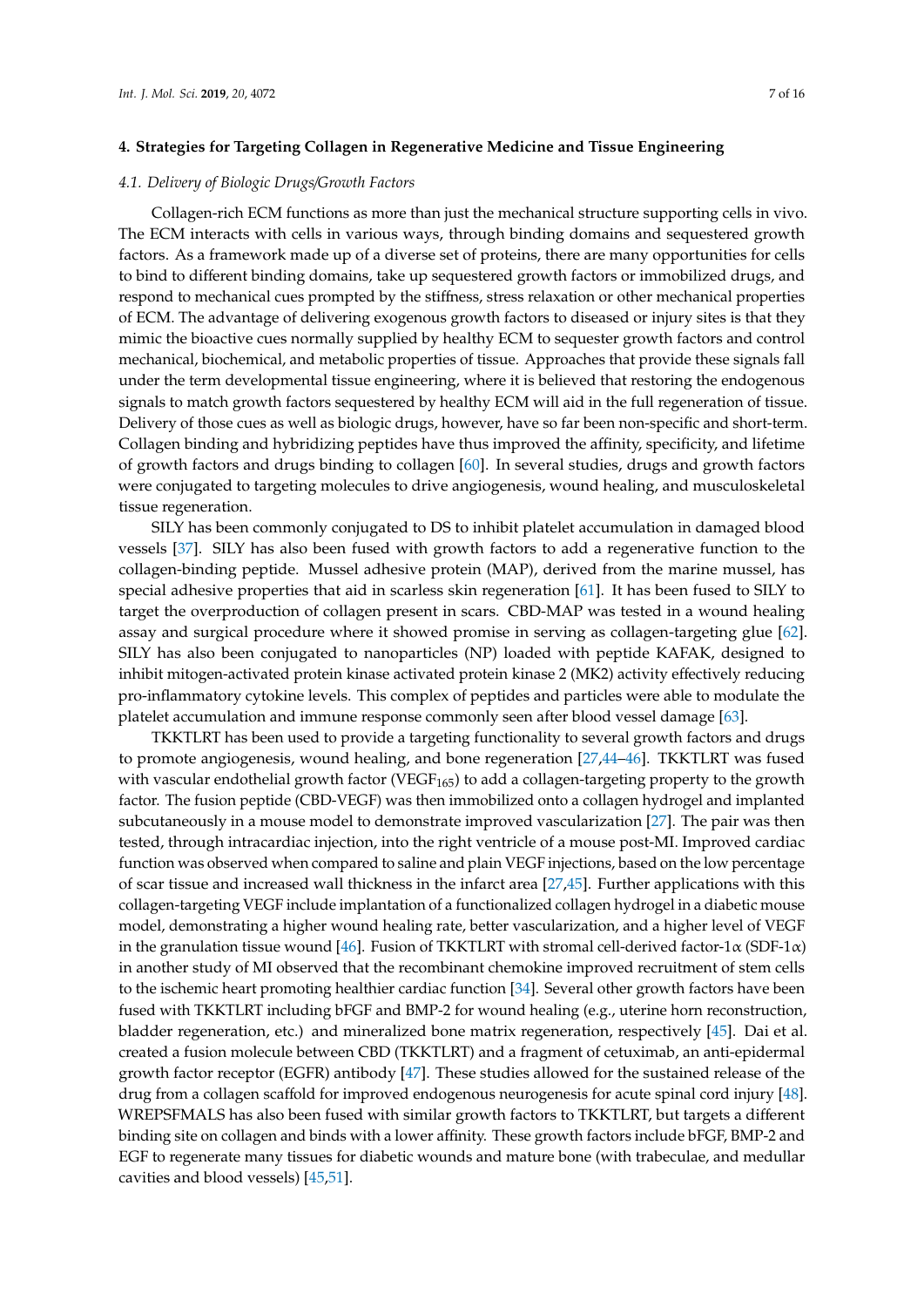## *4.2. Delivery of Peptides*

A different collagen-targeting approach to tissue regeneration and immobilization of growth factors has been shown using CHP molecules conjugated to various peptides. CHP was attached to a pro-angiogenic cell-binding domain of VEGF termed QK. The CHP-QK molecules efficiently hybridized to hydrogels with varying degrees of denatured collagen (i.e., gelatin) and to poly (ethylene glycol) diacrylate hydrogels functionalized with other CHP molecules [\[64\]](#page-14-8). Substance P (Sub P) is a peptide that binds to the nerve receptor neurokinin and regulates vasodilation, angiogenesis, and immune responses. Sub P has also been shown to improve the proliferation of fibroblasts and epithelial tissue, which demonstrates its application for wound healing. Sub P was added to CHP to improve targeted wound healing of damaged collagen [\[65\]](#page-14-9). In these studies, endothelialization and neovascularization were achieved more efficiently in sites of degraded collagen and posed a competitive approach to presenting soluble growth factors to diseased tissue [\[64,](#page-14-8)[66\]](#page-14-10). It also allows the delivery method to be modified from a local injection to an intravenous injection since CHP would not hybridize to any intact collagen on the way to the injury site. Tetsuji Yamaoka's research lab has also used the collagen hybridizing sequence modified with integrin α4β1 ligand, REDV (POG7G3REDV) for vascular graft application [\[67,](#page-14-11)[68\]](#page-14-12). This study showed that integrin-mimicking peptides have the potential to recruit host cells for many purposes including re-endothelialization of grafts [\[67\]](#page-14-11).

Functionalization of the collagen-targeting molecules is still in the early stages of its application for regenerative purposes (Table [1\)](#page-7-0). Immobilizing drugs, growth factors, and peptides to scaffolds and damaged sites in the body holds much potential in the field of regenerative medicine. Collagen binding and hybridizing molecules are advantageous in their use when combined with regenerative factors. There is promise in expanding the pool of molecules used and improving the collagen-targeting strategies for specific regenerative applications.

<span id="page-7-0"></span>

| Collagen-<br>Targeting<br>Molecule | <b>Target</b>              | <b>Functional Group</b> | <b>Regenerative Application</b>                                                             | Ref.               |
|------------------------------------|----------------------------|-------------------------|---------------------------------------------------------------------------------------------|--------------------|
| <b>CHP</b>                         | $dn$ -Col                  | QK                      | Angiogenesis                                                                                | [64, 66]           |
|                                    |                            | SubP                    | Wound healing                                                                               | [65]               |
| <b>SILY</b>                        | Type I Col                 | <b>MAP</b>              | Scarless skin regeneration                                                                  | [62]               |
|                                    |                            | <b>KAFAK-loaded NP</b>  | Anti-inflammatory regulation                                                                | [63]               |
| <b>TKKTLRT</b>                     | Type I Col                 | <b>VEGF</b>             | Neovascularization, cardiac<br>repair post-MI                                               | [27, 45, 46]       |
|                                    |                            | bFGF                    | Neovascularization, uterine<br>horn reconstruction, bladder<br>regeneration, chondrogenesis | $\lceil 45 \rceil$ |
|                                    |                            | $BMP-2$                 | Mineralized bone matrix<br>regeneration                                                     | $[45]$             |
| <b>WREPSFMALS</b>                  | Type I Col                 | EGF                     | Intestinal crypt regeneration                                                               | $\lceil 45 \rceil$ |
|                                    |                            | bFGF                    | Diabetic wound healing                                                                      | [51]               |
|                                    |                            | $BMP-2$                 | Mature bone regeneration                                                                    | $[45]$             |
| POG7G3REDV<br>(CMP <sub>7</sub> )  | dn-Col                     | <b>REDV</b>             | Endothelialization                                                                          | [67, 68]           |
| mAb HUIV26                         | Thermally<br>$dn$ -Col IV  | n/a                     | Inhibition of tumor growth                                                                  | $[53]$             |
| D93                                | Enzymatically<br>dn-Col IV | n/a                     | Inhibition of tumor growth                                                                  | $\lceil 52 \rceil$ |

**Table 1.** Functionalized collagen-targeting molecules for regenerative applications.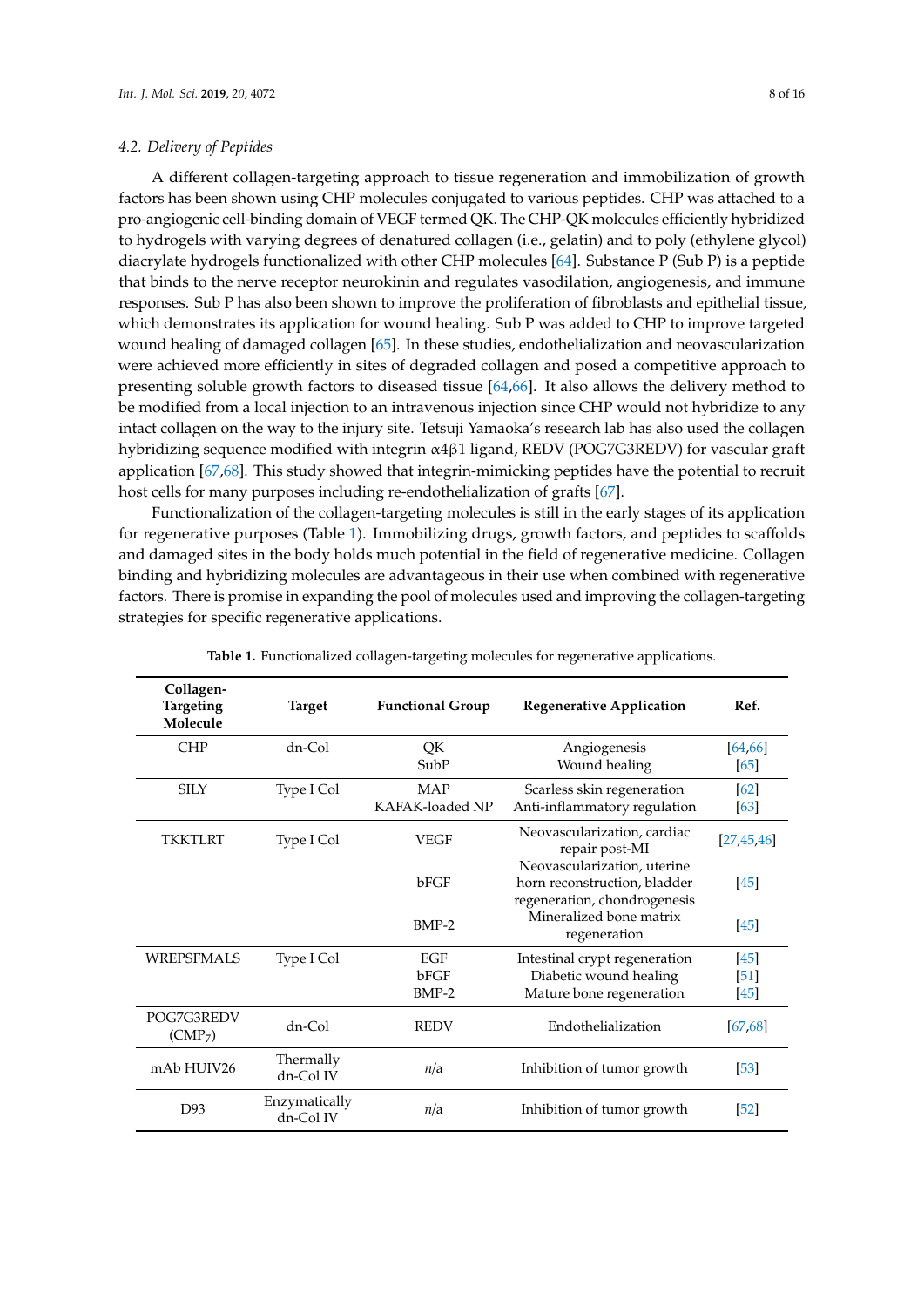## *4.3. Development of Bioactive Surfaces*

The application of tissue engineering approaches to regenerative medicine often involves the use of biomaterial hydrogels and scaffolds, made with either naturally sourced or synthetic materials [\[69\]](#page-14-13). One of the benefits of naturally derived constructs is that they contain at least some inherent cell-interactive properties, but they fall short in studies that require an independent control of properties (e.g., decoupling mechanical and biochemical properties) [\[70\]](#page-14-14). Synthetically derived scaffolds have the advantage of having independently tunable properties, but remain inert to their host cells and prevent the natural integration with the host tissue. Because the synthetic biomaterial can sometimes be hydrophobic, the scaffold risks high levels of surface protein adsorption. These hydrophobic surfaces can expose platelet binding regions on the adsorbed proteins, causing unwanted clotting and eventual fibrous encapsulation that naturally occurs when the body's immune system senses foreign material [\[71\]](#page-14-15). Ideally, tissue engineered constructs should be tunable in every property so that scaffolds can be appropriately designed for various applications, but would also possess the ability to integrate with the host tissue and trigger minimal immune responses [\[72\]](#page-14-16). Several collagen-targeting molecules, specifically CHP, have been conjugated to otherwise inert biomaterials for these regenerative purposes (Table [2\)](#page-8-0).

| Collagen-Targeting<br>Molecules | <b>Target</b> | Functionalized<br><b>Biomaterial</b> | <b>Regeneration Application</b>                               | Ref. |
|---------------------------------|---------------|--------------------------------------|---------------------------------------------------------------|------|
| <b>CHP</b>                      | $dn$ -Col     | <b>PEGDA</b>                         | Angiogenesis                                                  | [66] |
|                                 |               | PV membranes                         | Chondrogenesis                                                | [73] |
|                                 |               | <b>PEODA</b>                         | Chondrogenesis                                                | [74] |
| $CMPX$ -PEGDA                   | $dn$ -Col     | Collagen film                        | Spatio-temporal bioactive factor<br>release for tissue repair | [75] |

<span id="page-8-0"></span>**Table 2.** Biomaterial functionalization using collagen-targeting molecules for regenerative application.

Studies have explored functionalizing synthetic scaffolds with CHP to aid in host ECM integration and to promote cell adhesion through ECM deposition. In conjugating CHP to poly (ethylene glycol) diacrylate hydrogels, researchers could drive capillary formation using the CHP-modified VEGF-mimetic peptide, CHP-QK [\[64\]](#page-14-8). CHP's propensity to hybridize to other CHP strands allowed the mimicking of collagen molecules to target synthetic implants. Angiogenesis was improved in the burn wounds of a mouse model when tunable synthetic biomaterials had immobilized bioactive CHPs [\[66\]](#page-14-10). Poly (ethylene oxide) diacrylate (PEODA) hydrogels and PV membranes were also functionalized with CHP to better differentiate mesenchymal stromal cells (MSCs) toward a chondrogenic phenotype, and thus improve chondrogenesis. It was presumed that the functionalization allowed cell deposition of collagen and associated GAGs for improved mechanical support-an essential aspect of the chondrocytes' microenvironment [\[73,](#page-14-17)[74\]](#page-14-18). CHP was also used to create gradients both spatially and temporally on surfaces to drive regenerative processes that rely heavily on gradients. Varying the chain length of CMPs changed the propensity to form triple helix and therefore affected CMPs' affinities to bind collagen film [\[75\]](#page-14-19). These techniques built off previous studies that functionalized biomaterials with drugs (e.g., drug-eluting stents) to provide a competitive aspect of spatial and temporal control—two parameters that hold important roles in general tissue regeneration.

## *4.4. Detection of Collagen Damage in Decellularized ECM Sca*ff*olds*

A common tissue engineered construct used for regenerative purposes is a decellularized ECM scaffold of desired tissues [\[76\]](#page-14-20). There are several benefits of using the natural ECM as a physical niche for regenerating diseased tissue. Natural ECMs match the exact protein makeup of healthy tissues in particular locations. They are also bioactive constructs containing cell binding domains, which drive cell adhesion, proliferation, differentiation, migration, and many other cell behaviors. Furthermore,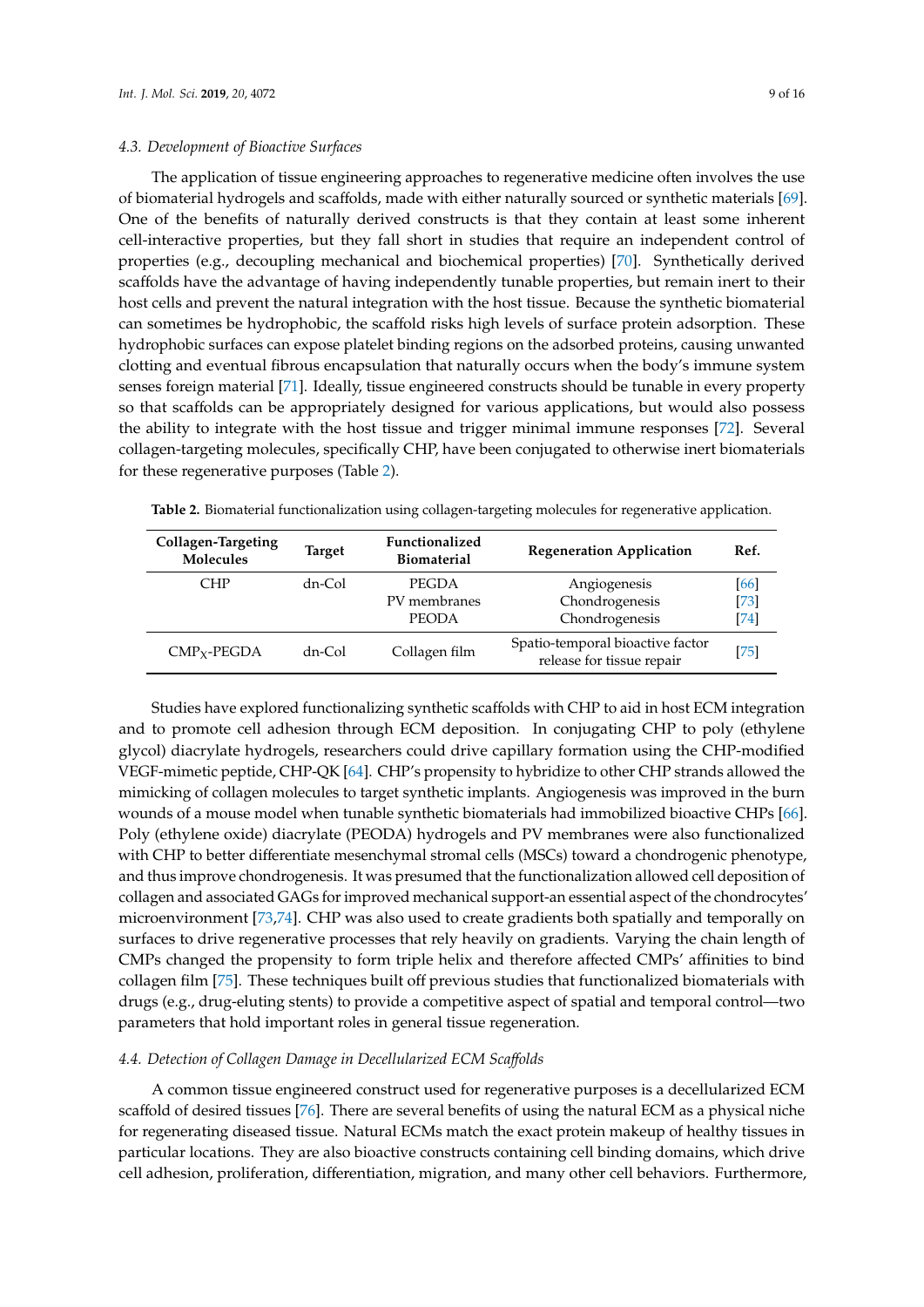the mechanical properties of natural ECMs allow transmission of precise mechanical cues to native cells for optimal function and regeneration [\[77\]](#page-14-21).

Researchers have explored many decellularization techniques, with the intention of recellularizing and re-implanting ECMs in a diseased or injured site for regeneration [\[78–](#page-15-0)[80\]](#page-15-1). These techniques can use physical, chemical, or enzymatic methods to detach and eliminate all cellular components prior to recellularization [\[81\]](#page-15-2). They also range in harshness, which can pose obstacles regarding the preservation of structural integrity, protein degradation, and loss of bioactive factors [\[82–](#page-15-3)[86\]](#page-15-4). These cell-interactive and cell-responsive aspects of the decellularized ECM give it a competitive advantage over many other natural or synthetic engineered scaffolds so they cannot be sacrificed during the decellularization process itself [\[87\]](#page-15-5). Hwang et al. used CHP to assess damage to the ECM morphology after different chemical decellularization methods were performed [\[88\]](#page-15-6). A fluorescently tagged CHP molecule was used to label denatured collagen in porcine urinary bladders and porcine cruciate ligaments split into four experimental groups and treated with four detergents often used in decellularization methods (Triton X-100, SDS, SD, CHAPS). The authors found SDS to be harshest on the collagen molecular structure, followed by Triton X-100. While SD and CHAPS also appeared to alter ECM morphology, these groups were only affected on a macroscopic scale showing changes to collagen's fibrillar structure. Both types of modifications to the ECM structure could have lasting effects on its mechanical integrity and bioactive features [\[88\]](#page-15-6).

It is crucial to have a mechanism like CHP for observing the structure and dysregulation of collagen during technical procedures and for providing the best chance of success for regenerating tissues in vivo. Not only can this technique identify superior chemicals for decellularization, but it has the potential to be used in vivo to assess ECM turnover after collagen-based scaffolds are implanted [\[89\]](#page-15-7).

#### *4.5. Delivery of Genetic Materials*

Drug and gene delivery methods have been used in attempts at reducing ECM-mediated fibrosis and the general overproduction of collagen. However, they have fallen short in their targeting ability thus far. The benefits of using gene delivery, rather than high doses of growth factors, are the sustained release of plasmids, efficient transfection due to local and specific delivery, and lower chance of tumor/cancer development [\[55](#page-13-17)[,90\]](#page-15-8). Incorporating a collagen-targeting aspect to gene delivery may pose a competitive technique for delivering genetic materials, such as plasmids, to collagen rich tissues and treating diseases. Some chemical modifications of collagen can influence collagen's biochemical and mechanical properties through the blocking of binding domains. Therefore, CMPs hold great benefits due to their hybridization to denatured collagen strands without chemically modifying the collagen molecules. Furthermore, the efficiency of covalent chemical binding is low, due to the complexity of collagen's tertiary structure. CMPs were used to immobilize DNA polyplexes containing pMV-GLuc plasmid on collagen films and hydrogels. CMPs maintained a sustained release of plasmid for over 2 weeks—longer than the usual time scale of hours for genes to diffuse out of constructs [\[55\]](#page-13-17). Cells were able to take up genes with a higher transfection efficiency measured by a higher Caveolin-1 silencing effect reported in one study [\[90\]](#page-15-8). In this study, gene delivery using CMPs proved a competitive approach to delivering immobilized, or soluble, growth factors to engineered constructs and other regenerative techniques.

This technology is tailorable to regenerative applications and can improve the long-term regenerative effects on injured tissue. In other technologies developed for regenerative purposes, biomaterial implants may induce inflammatory responses and delivering growth factors may only have temporary effects. Gene therapy provides the unique ability to change natural processes to promote long-term regeneration effects and can be a cheaper and more stable approach over delivery of growth factors [\[90\]](#page-15-8). Although many genes have not been explored as targets for this collagen-targeting system, many have the potential to improve angiogenesis, wound healing, and treat hereditary and developmental diseases.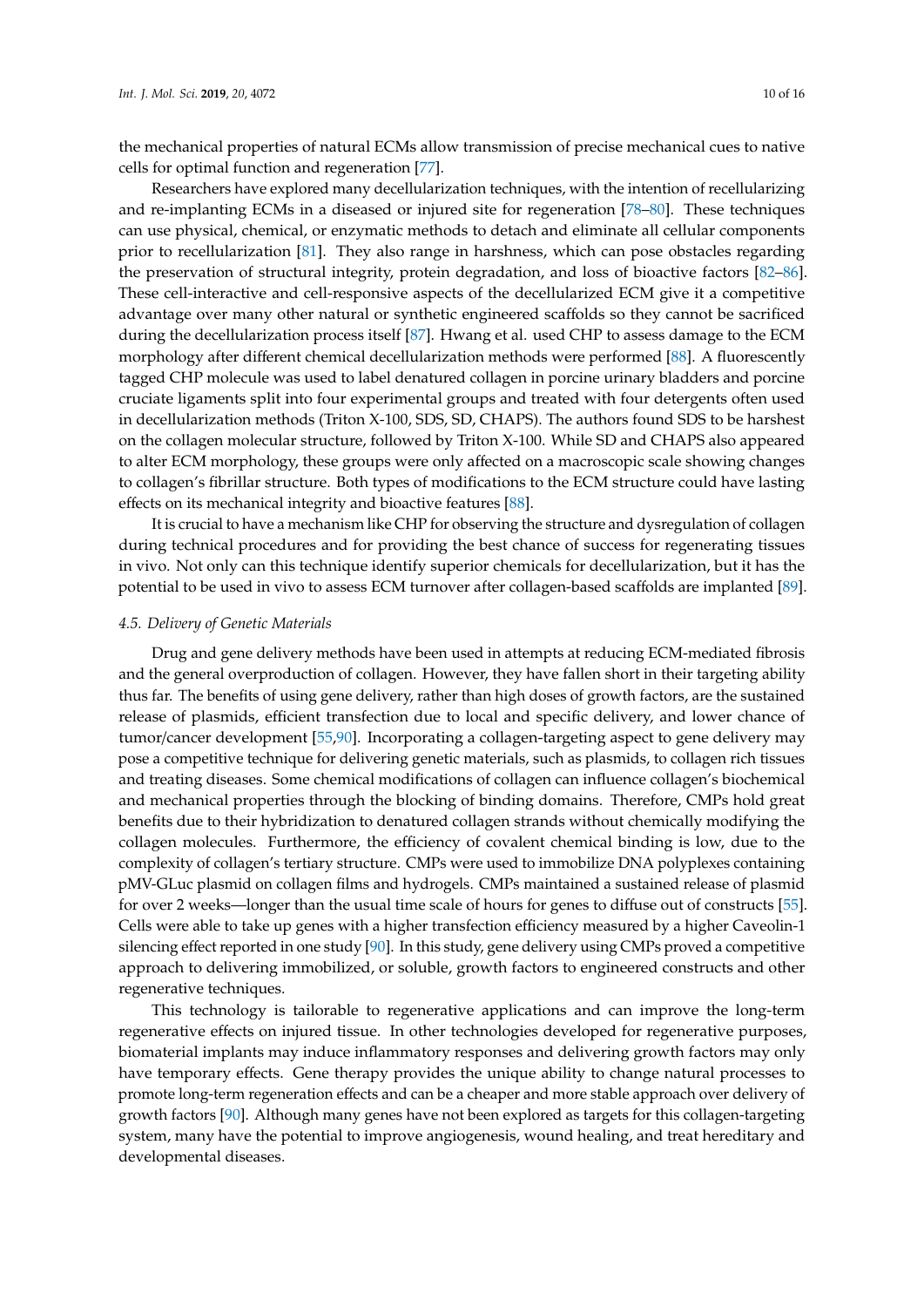## **5. Conclusions and Future Therapeutic Applications of Collagen-Targeting Molecules**

Collagens play a very significant role in the regulation of developing and maintaining healthy tissues. Collagens are a key component of the extracellular matrix in most tissues and can be a main identifier of diseased tissue when dysregulated. Though extensive research has worked on targeting collagen for regenerative and therapeutic efforts, this field has not been thoroughly exhausted in its applicability. Beginning as a method for diagnostics in fibrotic and degraded tissue diseases and a technology for studying early development, collagen-targeting strategies have expanded to therapeutic approaches such as delivering and immobilizing growth factors and genetic materials for disease treatment [\[4,](#page-11-3)[45\]](#page-13-12). There are future promising opportunities to deliver a wide range of materials via collagen-binding or hybridizing peptides. Modifications of cell membranes, exosomes, drugs or specific cell-binding peptides with these targeting molecules can further drive and localize regeneration in a more thorough approach. Functionalizations can be used to further explore therapeutics for other diseases and developmental defects including atherosclerosis, myocardial infarction, pulmonary fibrosis, cirrhosis, and spina bifida [\[4\]](#page-11-3). Not only will collagen-targeting strategies be used for more regenerative applications, but there are also opportunities to better understand the fundamental mechanisms of developmental defects, injury, and disease, as well as to be potentially applied for personalized medicine and drug screening applications. With so many possible applications of these technologies, it is important to better understand the mechanisms and differences of these collagen-targeting molecules and the feasible functionalizations that could improve the effectiveness of tissue regeneration.

**Author Contributions:** L.G.H. performed the literature search and drafted the literature review. L.G.H., D.H., and A.W. revised and finalized the manuscript.

**Funding:** This research was funded by the UC Davis Towards Outstanding Postgraduate Students (TOPS) Award (to LGH), Shriners Hospitals for Children Postdoctoral Fellowship (84705-NCA-19 to DH), and the UC Davis School of Medicine Dean's Fellowship (to AW) awards, National Heart, Lung, And Blood Institute of the National Institutes of Health (NIH) under Award Number U54HL119893, and by the National Center for Advancing Translational Sciences through grant number UL1 TR001860, NIH grants 5R01NS100761-02 and R03HD091601-01, Shriners Hospitals for Children research grants (85119-NCA-18, 87200-NCA-19, 85108-NCA-19), and the March of Dimes Foundation Basil O'Connor Starter Scholar Research Award (5FY1682).

**Conflicts of Interest:** The authors declare no conflict of interest.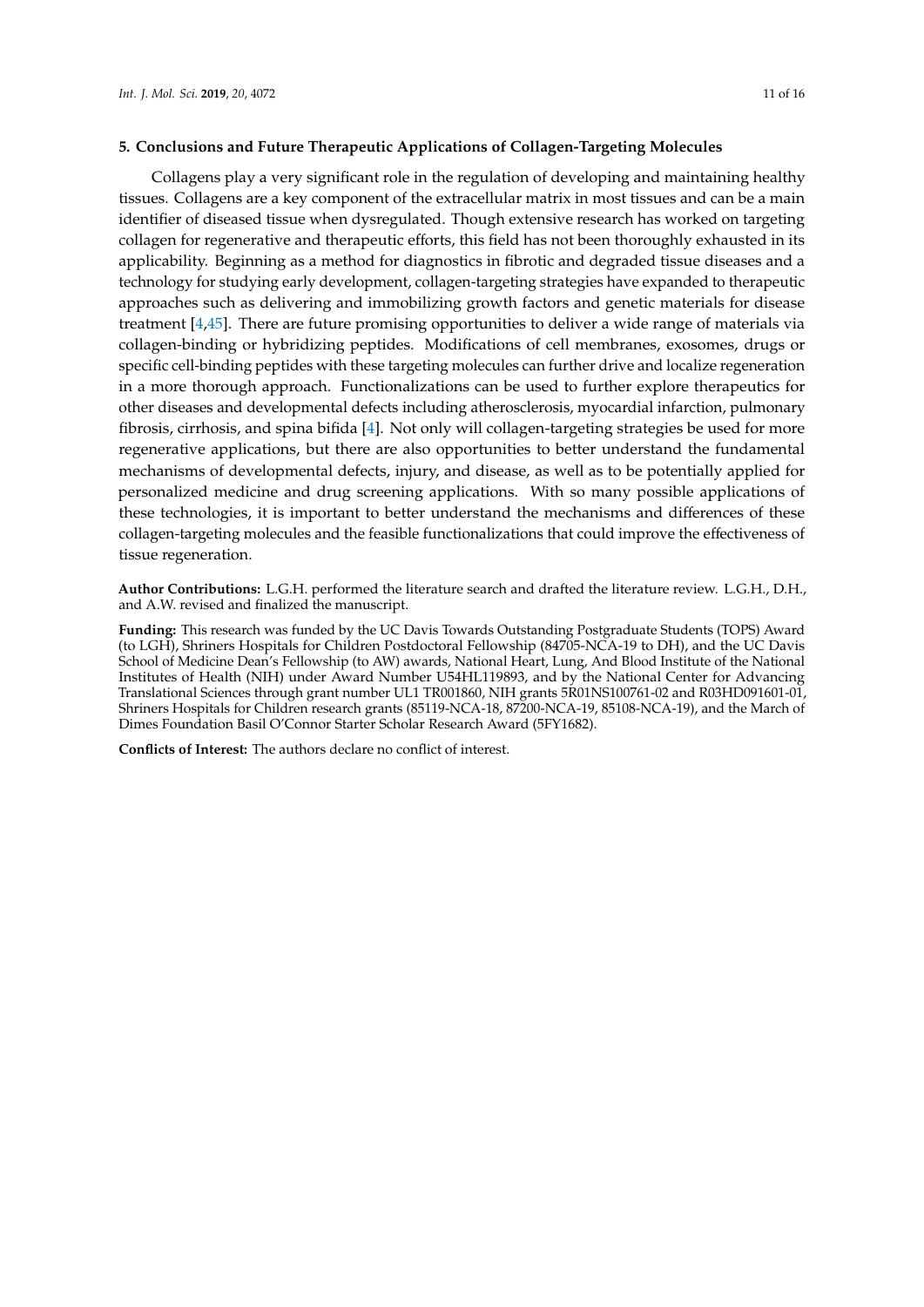## **Abbreviations**

| <b>ECM</b>      | Extracellular matrix                                        |  |  |
|-----------------|-------------------------------------------------------------|--|--|
| GAGs            | Glycosaminoglycans                                          |  |  |
| dn-Col          | Denatured collagen                                          |  |  |
| <b>CBD</b>      | Collagen binding domain                                     |  |  |
| <b>MMP</b>      | Matrix metalloproteinase                                    |  |  |
| МI              | Myocardial infarction                                       |  |  |
| DS              | Dermatan sulfate                                            |  |  |
| vWF             | von Willeband's factor                                      |  |  |
| <b>TIMP</b>     | Tissue inhibitors of metalloproteinase                      |  |  |
| <b>CHP</b>      | Collagen hybridizing peptide                                |  |  |
| <b>CMP</b>      | Collagen mimetic peptide                                    |  |  |
| <b>MAP</b>      | Mussel adhesive protein                                     |  |  |
| NP              | Nanoparticles                                               |  |  |
| bFGF            | Basic fibroblast growth factor                              |  |  |
| <b>VEGF</b>     | Vascular endothelial growth factor                          |  |  |
| MK <sub>2</sub> | Mitogen-activated protein kinase activated protein kinase 2 |  |  |
| $SDF-1\alpha$   | Stromal cell-derived factor- $1\alpha$                      |  |  |
| QK              | VEGF mimetic peptide                                        |  |  |
| Sub P           | Substance P                                                 |  |  |
| EGF             | Epidermal growth factor                                     |  |  |
| EGFR            | Epidermal growth factor receptor                            |  |  |
| <b>PEGDA</b>    | Poly(ethylene glycol) diacrylate                            |  |  |
| PV              | Poly(vinyl alcohol)                                         |  |  |
| PEODA           | Poly(ethylene oxide) diacrylate                             |  |  |
| <b>PLGA</b>     | Poly(lactide-co-glycolide)                                  |  |  |
| <b>MSC</b>      | Mesenchymal stromal cell                                    |  |  |
| pMV-GLuc        | Portal-mesenteric vein glucose                              |  |  |

## **References**

- <span id="page-11-0"></span>1. Asghar, A.; Henrickson, R.L. Chemical, Biochemical, Functional, and Nutritional Characteristics of Collagen in Food Systems. *Adv. Food Res.* **1982**, *28*, 231–372. [\[PubMed\]](http://www.ncbi.nlm.nih.gov/pubmed/6762058)
- <span id="page-11-1"></span>2. Myllyharju, J.; Kivirikko, K.I. Collagens and collagen-related diseases. *Ann. Med.* **2001**, *33*, 7–21. [\[CrossRef\]](http://dx.doi.org/10.3109/07853890109002055)
- <span id="page-11-2"></span>3. Li, Y.; Yu, S.M. Targeting and mimicking collagens via triple helical peptide assembly. *Curr. Opin. Chem. Biol.* **2013**, *17*, 968–975. [\[CrossRef\]](http://dx.doi.org/10.1016/j.cbpa.2013.10.018) [\[PubMed\]](http://www.ncbi.nlm.nih.gov/pubmed/24210894)
- <span id="page-11-3"></span>4. Wahyudi, H.; Reynolds, A.A.; Li, Y.; Owen, S.C.; Yu, S.M. Targeting collagen for diagnostic imaging and therapeutic delivery. *J. Control. Release* **2016**, *240*, 323–331. [\[CrossRef\]](http://dx.doi.org/10.1016/j.jconrel.2016.01.007)
- <span id="page-11-4"></span>5. Chiquet, M. Regulation of extracellular matrix gene expression by mechanical stress. *Matrix Biol.* **1999**. [\[CrossRef\]](http://dx.doi.org/10.1016/S0945-053X(99)00039-6)
- <span id="page-11-5"></span>6. Orgel, J.P.R.O.; Irving, T.C.; Miller, A.; Wess, T.J. Microfibrillar structure of type I collagen in situ. *Proc. Natl. Acad. Sci. USA* **2006**, *103*, 9001–9005. [\[CrossRef\]](http://dx.doi.org/10.1073/pnas.0502718103) [\[PubMed\]](http://www.ncbi.nlm.nih.gov/pubmed/16751282)
- <span id="page-11-6"></span>7. Ploetz, C.; Zycband, E.I.; Birk, D.E. Collagen fibril assembly and deposition in the developing dermis: Segmental deposition in extracellular compartments. *J. Struct. Biol.* **1991**, *106*, 73–81. [\[CrossRef\]](http://dx.doi.org/10.1016/1047-8477(91)90064-4)
- <span id="page-11-7"></span>8. Gómez-Guillén, M.C.; Giménez, B.; López-Caballero, M.E.; Montero, M.P. Functional and bioactive properties of collagen and gelatin from alternative sources: A review. *Food Hydrocoll.* **2011**, *25*, 1813–1827. [\[CrossRef\]](http://dx.doi.org/10.1016/j.foodhyd.2011.02.007)
- <span id="page-11-8"></span>9. Cremer, M.A.; Rosloniec, E.F.; Kang, A.H. The cartilage collagens: A review of their structure, organization, and role in the pathogenesis of experimental arthritis in animals and in human rheumatic disease. *J. Mol. Med.* **1998**, *76*, 275–288. [\[CrossRef\]](http://dx.doi.org/10.1007/s001090050217) [\[PubMed\]](http://www.ncbi.nlm.nih.gov/pubmed/9535561)
- <span id="page-11-9"></span>10. Mouw, J.K.; Ou, G.; Weaver, V.M. Extracellular matrix assembly: A multiscale deconstruction. *Nat. Rev. Mol. Cell Biol.* **2014**, *15*, 771. [\[CrossRef\]](http://dx.doi.org/10.1038/nrm3902) [\[PubMed\]](http://www.ncbi.nlm.nih.gov/pubmed/25370693)
- <span id="page-11-10"></span>11. Wenger, M.P.E.; Bozec, L.; Horton, M.A.; Mesquida, P. Mechanical Properties of Collagen Fibrils. *Biophys. J.* **2007**, *93*, 1255. [\[CrossRef\]](http://dx.doi.org/10.1529/biophysj.106.103192) [\[PubMed\]](http://www.ncbi.nlm.nih.gov/pubmed/17526569)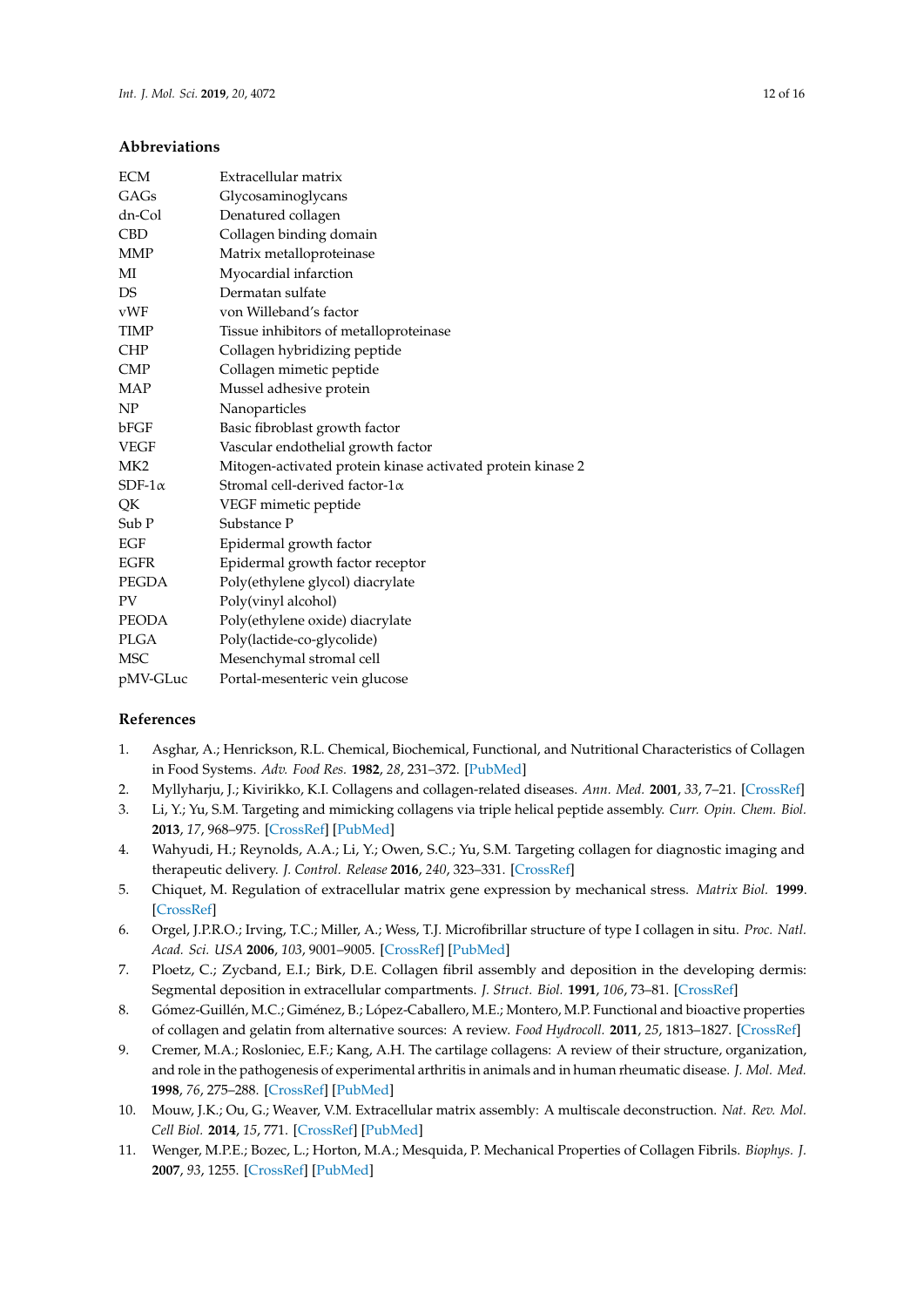- <span id="page-12-0"></span>12. Wozniak, M.A.; Desai, R.; Solski, P.A.; Der, C.J.; Keely, P.J. ROCK-generated contractility regulates breast epithelial cell differentiation in response to the physical properties of a three-dimensional collagen matrix. *J. Cell Biol.* **2003**, *163*, 583–595. [\[CrossRef\]](http://dx.doi.org/10.1083/jcb.200305010) [\[PubMed\]](http://www.ncbi.nlm.nih.gov/pubmed/14610060)
- <span id="page-12-1"></span>13. Heino, J. The collagen family members as cell adhesion proteins. *BioEssays* **2007**, *29*, 1001–1010. [\[CrossRef\]](http://dx.doi.org/10.1002/bies.20636) [\[PubMed\]](http://www.ncbi.nlm.nih.gov/pubmed/17876790)
- <span id="page-12-2"></span>14. Cox, T.R.; Erler, J.T. Remodeling and homeostasis of the extracellular matrix: Implications for fibrotic diseases and cancer. *Dis. Model. Mech.* **2011**, *4*, 165–178. [\[CrossRef\]](http://dx.doi.org/10.1242/dmm.004077) [\[PubMed\]](http://www.ncbi.nlm.nih.gov/pubmed/21324931)
- <span id="page-12-3"></span>15. Bonnans, C.; Chou, J.; Werb, Z. Remodelling the extracellular matrix in development and disease. *Nat. Rev. Mol. Cell Biol.* **2014**, *15*, 786–801. [\[CrossRef\]](http://dx.doi.org/10.1038/nrm3904) [\[PubMed\]](http://www.ncbi.nlm.nih.gov/pubmed/25415508)
- <span id="page-12-4"></span>16. GROSS, J.; LAPIERE, C.M. Collagenolytic activity in amphibian tissues: A tissue culture assay. *Proc. Natl. Acad. Sci. USA* **1962**, *48*, 1014–1022. [\[CrossRef\]](http://dx.doi.org/10.1073/pnas.48.6.1014) [\[PubMed\]](http://www.ncbi.nlm.nih.gov/pubmed/13902219)
- <span id="page-12-5"></span>17. Hwang, J.; Huang, Y.; Burwell, T.J.; Peterson, N.C.; Connor, J.; Weiss, S.J.; Yu, S.M.; Li, Y. In Situ Imaging of Tissue Remodeling with Collagen Hybridizing Peptides. *ACS Nano* **2017**, *11*, 9825–9835. [\[CrossRef\]](http://dx.doi.org/10.1021/acsnano.7b03150) [\[PubMed\]](http://www.ncbi.nlm.nih.gov/pubmed/28877431)
- <span id="page-12-6"></span>18. Byers, P.H.; Steiner, R.D. Osteogenesis Imperfecta. *Annu. Rev. Med.* **1992**, *43*, 269–282. [\[CrossRef\]](http://dx.doi.org/10.1146/annurev.me.43.020192.001413) [\[PubMed\]](http://www.ncbi.nlm.nih.gov/pubmed/1580589)
- <span id="page-12-7"></span>19. Bateman, J.F.; Lamande, S.R.; Dahlq, H.-H.M.; Chan, D.; Mascara, T.; Cole, W.G. A Frameshift Mutation Results in a Truncated Nonfunctional Carboxyl-terminal Prod (1) Propeptide of Type I Collagen in. *J. Biol. Chem.* **1989**, *264*, 10960–10964.
- <span id="page-12-8"></span>20. Chan, D.; Cole, W.G.; Chow, C.W.; Mundlos, S.; Bateman, J.F. A COL2A1 mutation in achondrogenesis type II results in the replacement of type II collagen by type I and III collagens in cartilage. *J. Biol. Chem.* **1995**, *270*, 1747–1753. [\[CrossRef\]](http://dx.doi.org/10.1074/jbc.270.4.1747) [\[PubMed\]](http://www.ncbi.nlm.nih.gov/pubmed/7829510)
- <span id="page-12-9"></span>21. Bönnemann, C.G.; Cox, G.F.; Shapiro, F.; Wu, J.J.; Feener, C.A.; Thompson, T.G.; Anthony, D.C.; Eyre, D.R.; Darras, B.T.; Kunkel, L.M. A mutation in the alpha 3 chain of type IX collagen causes autosomal dominant multiple epiphyseal dysplasia with mild myopathy. *Proc. Natl. Acad. Sci. USA* **2000**, *97*, 1212–1217. [\[CrossRef\]](http://dx.doi.org/10.1073/pnas.97.3.1212) [\[PubMed\]](http://www.ncbi.nlm.nih.gov/pubmed/10655510)
- <span id="page-12-10"></span>22. Fawcett, J.W.; Schwab, M.E.; Montani, L.; Brazda, N.; MÜller, H.W. Defeating inhibition of regeneration by scar and myelin components. *Handb. Clin. Neurol.* **2012**, *109*, 503–522. [\[PubMed\]](http://www.ncbi.nlm.nih.gov/pubmed/23098733)
- <span id="page-12-11"></span>23. Charlier, E.; Deroyer, C.; Ciregia, F.; Neuville, S.; Plener, Z.; Malaise, M. Chondrocyte dedifferentiation and osteoarthritis (OA). *Biochem. Pharmacol.* **2019**, *165*, 49–65. [\[CrossRef\]](http://dx.doi.org/10.1016/j.bcp.2019.02.036) [\[PubMed\]](http://www.ncbi.nlm.nih.gov/pubmed/30853397)
- <span id="page-12-12"></span>24. Everhart, J.S.; Sojka, J.H.; Kaeding, C.C.; Bertone, A.L.; Flanigan, D.C. The ACL injury response: A collagen-based analysis. *Knee* **2017**, *24*, 601–607. [\[CrossRef\]](http://dx.doi.org/10.1016/j.knee.2017.01.013) [\[PubMed\]](http://www.ncbi.nlm.nih.gov/pubmed/28336149)
- <span id="page-12-13"></span>25. Scheffler, S.U.; Schmidt, T.; Gangéy, I.; Dustmann, M.; Unterhauser, F.; Weiler, A. Fresh-Frozen Free-Tendon Allografts Versus Autografts in Anterior Cruciate Ligament Reconstruction: Delayed Remodeling and Inferior Mechanical Function During Long-term Healing in Sheep. *Arthrosc. J. Arthrosc. Relat. Surg.* **2008**, *24*, 448–458. [\[CrossRef\]](http://dx.doi.org/10.1016/j.arthro.2007.10.011) [\[PubMed\]](http://www.ncbi.nlm.nih.gov/pubmed/18375278)
- <span id="page-12-14"></span>26. Tomosugi, N.; Yamamoto, S.; Takeuchi, M.; Yonekura, H.; Ishigaki, Y.; Numata, N.; Katsuda, S.; Sakai, Y. Effect of Collagen Tripeptide on Atherosclerosis in Healthy Humans. *J. Atheroscler. Thromb.* **2017**, *24*, 530–538. [\[CrossRef\]](http://dx.doi.org/10.5551/jat.36293) [\[PubMed\]](http://www.ncbi.nlm.nih.gov/pubmed/27725401)
- <span id="page-12-15"></span>27. Zhang, J.; Ding, L.; Zhao, Y.; Sun, W.; Chen, B.; Lin, H.; Wang, X.; Zhang, L.; Xu, B.; Dai, J. Collagen-Targeting Vascular Endothelial Growth Factor Improves Cardiac Performance After Myocardial Infarction. *Circulation* **2009**, *119*, 1776–1784. [\[CrossRef\]](http://dx.doi.org/10.1161/CIRCULATIONAHA.108.800565) [\[PubMed\]](http://www.ncbi.nlm.nih.gov/pubmed/19307480)
- <span id="page-12-16"></span>28. Jin, H.-E.; Farr, R.; Lee, S.-W. Collagen mimetic peptide engineered M13 bacteriophage for collagen targeting and imaging in cancer. *Biomaterials* **2014**, *35*, 9236–9245. [\[CrossRef\]](http://dx.doi.org/10.1016/j.biomaterials.2014.07.044) [\[PubMed\]](http://www.ncbi.nlm.nih.gov/pubmed/25115789)
- <span id="page-12-17"></span>29. Liang, Y.; Diehn, M.; Bollen, A.W.; Israel, M.A.; Gupta, N. Type I collagen is overexpressed in medulloblastoma as a component of tumor microenvironment. *J. Neurooncol.* **2008**, *86*, 133–141. [\[CrossRef\]](http://dx.doi.org/10.1007/s11060-007-9457-5)
- <span id="page-12-18"></span>30. Öhlund, D.; Lundin, C.; Ardnor, B.; Öman, M.; Naredi, P.; Sund, M. Type IV collagen is a tumour stroma-derived biomarker for pancreas cancer. *Br. J. Cancer* **2009**, *101*, 91–97. [\[CrossRef\]](http://dx.doi.org/10.1038/sj.bjc.6605107)
- <span id="page-12-19"></span>31. Santala, M.; Simojoki, M.; Risteli, J.; Risteli, L.; Kauppila, A. Type I and III collagen metabolites as predictors of clinical outcome in epithelial ovarian cancer. *Clin. Cancer Res.* **1999**, *5*, 4091–4096. [\[PubMed\]](http://www.ncbi.nlm.nih.gov/pubmed/10632345)
- <span id="page-12-20"></span>32. Skovbjerg, H.; Anthonsen, D.; Lothe, I.M.; Tveit, K.M.; Kure, E.H.; Vogel, L.K. Collagen mRNA levels changes during colorectal cancer carcinogenesis. *BMC Cancer* **2009**, *9*, 136. [\[CrossRef\]](http://dx.doi.org/10.1186/1471-2407-9-136)
- <span id="page-12-21"></span>33. Raghupathi, W.; Raghupathi, V. An Empirical Study of Chronic Diseases in the United States: A Visual Analytics Approach to Public Health. *Int. J. Environ. Res. Public Health* **2018**, *15*, 431. [\[CrossRef\]](http://dx.doi.org/10.3390/ijerph15030431)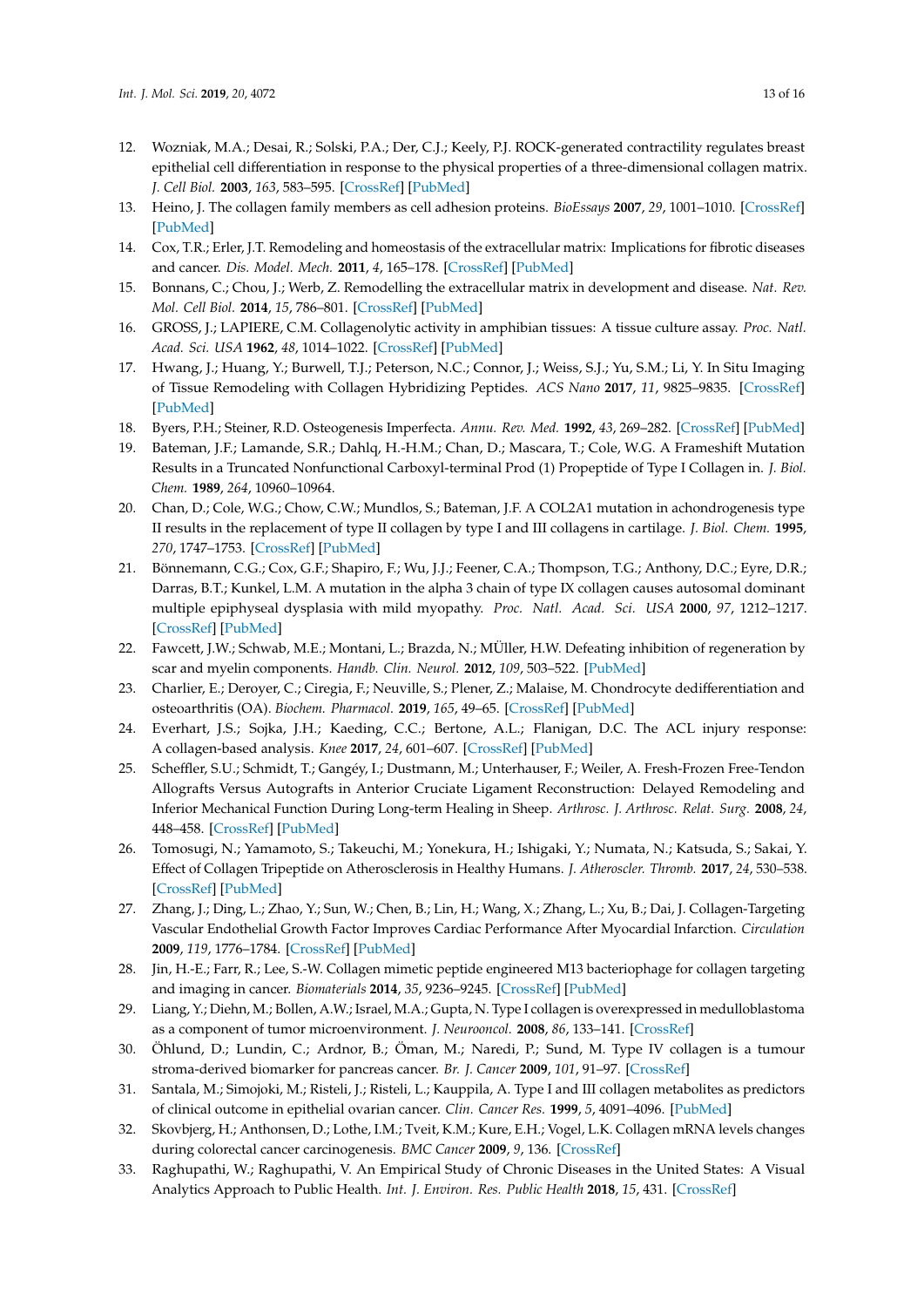- <span id="page-13-0"></span>34. Paderi, J.E.; Panitch, A. Design of a Synthetic Collagen-Binding Peptidoglycan that Modulates Collagen Fibrillogenesis. *Biomacromolecules* **2008**, *9*, 2562–2566. [\[CrossRef\]](http://dx.doi.org/10.1021/bm8006852)
- <span id="page-13-1"></span>35. Svensson, L.; Heinegård, D.; Oldberg, A. Decorin-binding sites for collagen type I are mainly located in leucine-rich repeats 4-5. *J. Biol. Chem.* **1995**, *270*, 20712–20716. [\[CrossRef\]](http://dx.doi.org/10.1074/jbc.270.35.20712)
- <span id="page-13-2"></span>36. Jennings, L.K. Role of Platelets in Atherothrombosis. *Am. J. Cardiol.* **2009**, *103*, 4A–10A. [\[CrossRef\]](http://dx.doi.org/10.1016/j.amjcard.2008.11.017) [\[PubMed\]](http://www.ncbi.nlm.nih.gov/pubmed/19166707)
- <span id="page-13-3"></span>37. Paderi, J.E.; Stuart, K.; Sturek, M.; Park, K.; Panitch, A. The inhibition of platelet adhesion and activation on collagen during balloon angioplasty by collagen-binding peptidoglycans. *Biomaterials* **2011**, *32*, 2516–2523. [\[CrossRef\]](http://dx.doi.org/10.1016/j.biomaterials.2010.12.025) [\[PubMed\]](http://www.ncbi.nlm.nih.gov/pubmed/21216002)
- 38. Scott, R.A.; Paderi, J.E.; Sturek, M.; Panitch, A. Decorin mimic inhibits vascular smooth muscle proliferation and migration. *PLoS ONE* **2013**, *8*, e82456. [\[CrossRef\]](http://dx.doi.org/10.1371/journal.pone.0082456) [\[PubMed\]](http://www.ncbi.nlm.nih.gov/pubmed/24278482)
- 39. Scott, R.A.; Park, K.; Panitch, A. Water soluble polymer films for intravascular drug delivery of antithrombotic biomolecules. *Eur. J. Pharm. Biopharm.* **2013**, *84*, 125–131. [\[CrossRef\]](http://dx.doi.org/10.1016/j.ejpb.2012.12.002) [\[PubMed\]](http://www.ncbi.nlm.nih.gov/pubmed/23262161)
- <span id="page-13-4"></span>40. Scott, R.A.; Panitch, A. Decorin mimic regulates platelet-derived growth factor and interferon-γ stimulation of vascular smooth muscle cells. *Biomacromolecules* **2014**, *15*, 2090–2103. [\[CrossRef\]](http://dx.doi.org/10.1021/bm500224f)
- <span id="page-13-5"></span>41. de Souza, S.J.; Brentani, R. Collagen binding site in collagenase can be determined using the concept of sense-antisense peptide interactions. *J. Biol. Chem.* **1992**, *267*, 13763–13767. [\[PubMed\]](http://www.ncbi.nlm.nih.gov/pubmed/1320031)
- <span id="page-13-6"></span>42. Ehrlich, M.G.; Houle, P.A.; Vigliani, G.; Mankin, H.J. CORRELATION BETWEEN ARTICULAR CARTILAGE COLLAGENASE ACTIVITY AND OSTEOARTHRITIS. *Arthritis Rheum.* **1978**, *21*, 761–766. [\[CrossRef\]](http://dx.doi.org/10.1002/art.1780210704) [\[PubMed\]](http://www.ncbi.nlm.nih.gov/pubmed/212087)
- <span id="page-13-7"></span>43. Alvarez, O.A.; Carmichael, D.F.; DeClerck, Y.A. Inhibition of Collagenolytic Activity and Metastasis of Tumor Cells by a Recombinant Human Tissue Inhibitor of Metalloproteinases. *J. Natl. Cancer Inst.* **1990**, *82*, 589–595. [\[CrossRef\]](http://dx.doi.org/10.1093/jnci/82.7.589) [\[PubMed\]](http://www.ncbi.nlm.nih.gov/pubmed/2156082)
- <span id="page-13-8"></span>44. Zhao, W.; Chen, B.; Li, X.; Lin, H.; Sun, W.; Zhao, Y.; Wang, B.; Zhao, Y.; Han, Q.; Dai, J. Vascularization and cellularization of collagen scaffolds incorporated with two different collagen-targeting human basic fibroblast growth factors. *J. Biomed. Mater. Res. Part A* **2007**, *82*, 630–636. [\[CrossRef\]](http://dx.doi.org/10.1002/jbm.a.31179) [\[PubMed\]](http://www.ncbi.nlm.nih.gov/pubmed/17315233)
- <span id="page-13-12"></span>45. Addi, C.; Murschel, F.; De Crescenzo, G. Design and Use of Chimeric Proteins Containing a Collagen-Binding Domain for Wound Healing and Bone Regeneration. *Tissue Eng. Part B Rev.* **2017**, *23*, 163–182. [\[CrossRef\]](http://dx.doi.org/10.1089/ten.teb.2016.0280)
- <span id="page-13-18"></span>46. Tan, Q.; Chen, B.; Yan, X.; Lin, Y.; Xiao, Z.; Hou, X.; Dai, J. Promotion of diabetic wound healing by collagen scaffold with collagen-binding vascular endothelial growth factor in a diabetic rat model. *J. Tissue Eng. Regen. Med.* **2014**, *8*, 195–201. [\[CrossRef\]](http://dx.doi.org/10.1002/term.1513) [\[PubMed\]](http://www.ncbi.nlm.nih.gov/pubmed/22570298)
- <span id="page-13-19"></span>47. Liang, H.; Li, X.; Wang, B.; Chen, B.; Zhao, Y.; Sun, J.; Zhuang, Y.; Shi, J.; Shen, H.; Zhang, Z.; et al. A collagen-binding EGFR antibody fragment targeting tumors with a collagen-rich extracellular matrix. *Sci. Rep.* **2016**, *6*, 18205. [\[CrossRef\]](http://dx.doi.org/10.1038/srep18205) [\[PubMed\]](http://www.ncbi.nlm.nih.gov/pubmed/26883295)
- <span id="page-13-9"></span>48. Fan, C.; Li, X.; Xiao, Z.; Zhao, Y.; Liang, H.; Wang, B.; Han, S.; Li, X.; Xu, B.; Wang, N.; et al. A modified collagen scaffold facilitates endogenous neurogenesis for acute spinal cord injury repair. *Acta Biomater.* **2017**, *51*, 304–316. [\[CrossRef\]](http://dx.doi.org/10.1016/j.actbio.2017.01.009)
- <span id="page-13-10"></span>49. Takagi, J.; Asai, H.; Saito, Y. A collagen/gelatin-binding decapeptide derived from bovine propolypeptide of von Willebrand factor. *Biochemistry* **1992**, *31*, 8530–8534. [\[CrossRef\]](http://dx.doi.org/10.1021/bi00151a021)
- <span id="page-13-11"></span>50. Sadler, J.E. BIOCHEMISTRY AND GENETICS OF VON WILLEBRAND FACTOR. *Annu. Rev. Biochem.* **1998**, *67*, 395–424. [\[CrossRef\]](http://dx.doi.org/10.1146/annurev.biochem.67.1.395) [\[PubMed\]](http://www.ncbi.nlm.nih.gov/pubmed/9759493)
- <span id="page-13-13"></span>51. Andrades, J.A.; Wu, L.T.; Hall, F.L.; Nimni, M.E.; Becerra, J. Engineering, Expression, and Renaturation of a Collagen-Targeted Human bFGF Fusion Protein. *Growth Factors* **2001**, *18*, 261–275. [\[CrossRef\]](http://dx.doi.org/10.3109/08977190109029115) [\[PubMed\]](http://www.ncbi.nlm.nih.gov/pubmed/11519825)
- <span id="page-13-14"></span>52. Freimark, B.; Clark, D.; Pernasetti, F.; Nickel, J.; Myszka, D.; Baeuerle, P.A.; Van Epps, D. Targeting of humanized antibody D93 to sites of angiogenesis and tumor growth by binding to multiple epitopes on denatured collagens. *Mol. Immunol.* **2007**, *44*, 3741–3750. [\[CrossRef\]](http://dx.doi.org/10.1016/j.molimm.2007.03.027) [\[PubMed\]](http://www.ncbi.nlm.nih.gov/pubmed/17507095)
- <span id="page-13-15"></span>53. Roth, J.M.; Caunt, M.; Cretu, A.; Akalu, A.; Policarpio, D.; Li, X.; Gagne, P.; Formenti, S.; Brooks, P.C. Inhibition of Experimental Metastasis by Targeting the HUIV26 Cryptic Epitope in Collagen. *Am. J. Pathol.* **2006**, *168*, 1576–1586. [\[CrossRef\]](http://dx.doi.org/10.2353/ajpath.2006.050176) [\[PubMed\]](http://www.ncbi.nlm.nih.gov/pubmed/16651624)
- <span id="page-13-16"></span>54. Yu, S.M.; Li, Y.; Kim, D. Collagen mimetic peptides: Progress towards functional applications. *Soft Matter* **2011**, *7*, 7927. [\[CrossRef\]](http://dx.doi.org/10.1039/c1sm05329a) [\[PubMed\]](http://www.ncbi.nlm.nih.gov/pubmed/26316880)
- <span id="page-13-17"></span>55. Urello, M.A.; Kiick, K.L.; Sullivan, M.O. A CMP-based method for tunable, cell-mediated gene delivery from collagen scaffolds. *J. Mater. Chem.* **2014**, *2*, 8174–8185. [\[CrossRef\]](http://dx.doi.org/10.1039/C4TB01435A)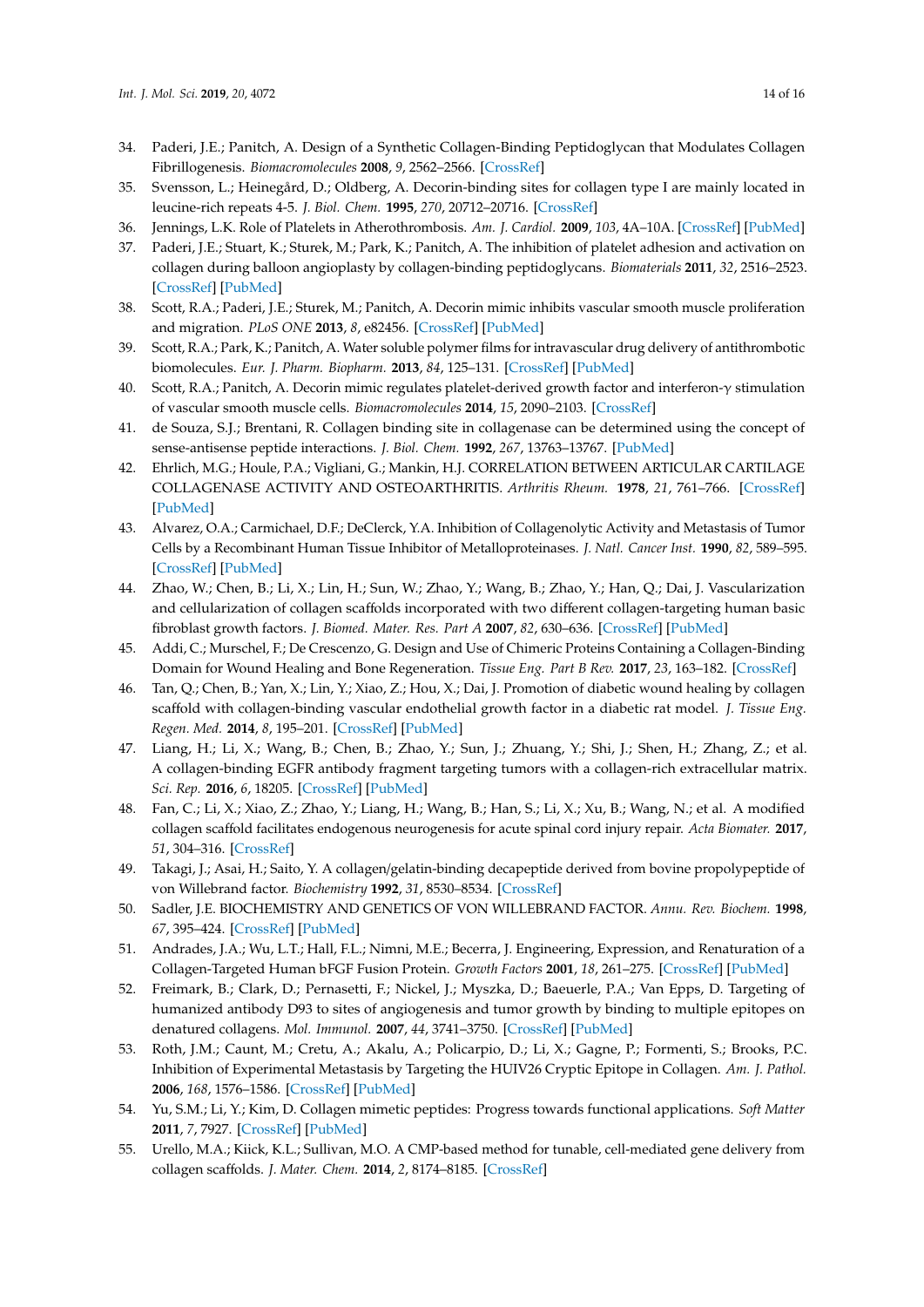- <span id="page-14-0"></span>56. Li, Y.; Yu, S.M. *In Situ Detection of Degraded and Denatured Collagen via Triple Helical Hybridization: New Tool in Histopathology*; Humana Press: New York, NY, USA, 2019; pp. 135–144.
- <span id="page-14-1"></span>57. Li, Y.; Foss, C.A.; Summerfield, D.D.; Doyle, J.J.; Torok, C.M.; Dietz, H.C.; Pomper, M.G.; Yu, S.M. Targeting collagen strands by photo-triggered triple-helix hybridization. *Proc. Natl. Acad. Sci. USA* **2012**, *109*, 14767–14772. [\[CrossRef\]](http://dx.doi.org/10.1073/pnas.1209721109)
- <span id="page-14-2"></span>58. Bennink, L.L.; Li, Y.; Kim, B.; Shin, I.J.; San, B.H.; Zangari, M.; Yoon, D.; Yu, S.M. Visualizing collagen proteolysis by peptide hybridization: From 3D cell culture to in vivo imaging. *Biomaterials* **2018**, *183*, 67–76. [\[CrossRef\]](http://dx.doi.org/10.1016/j.biomaterials.2018.08.039) [\[PubMed\]](http://www.ncbi.nlm.nih.gov/pubmed/30149231)
- <span id="page-14-3"></span>59. Persikov, A.V.; Ramshaw, J.A.; Kirkpatrick, A.; Brodsky, B. Amino Acid Propensities for the Collagen Triple-Helix. *Biochemistry* **2000**, *9*, 14960–14967.
- <span id="page-14-4"></span>60. Wang, A.Y.; Leong, S.; Liang, Y.-C.; Huang, R.C.C.; Chen, C.S.; Yu, S.M. Immobilization of Growth Factors on Collagen Scaffolds Mediated by Polyanionic Collagen Mimetic Peptides and Its Effect on Endothelial Cell Morphogenesis. *Biomacromolecules* **2008**, *9*, 2929–2936. [\[CrossRef\]](http://dx.doi.org/10.1021/bm800727z)
- <span id="page-14-5"></span>61. Hwang, D.S.; Gim, Y.; Yoo, H.J.; Cha, H.J. Practical recombinant hybrid mussel bioadhesive fp-151. *Biomaterials* **2007**, *28*, 3560–3568. [\[CrossRef\]](http://dx.doi.org/10.1016/j.biomaterials.2007.04.039)
- <span id="page-14-6"></span>62. Jeon, E.Y.; Choi, B.-H.; Jung, D.; Hwang, B.H.; Cha, H.J. Natural healing-inspired collagen-targeting surgical protein glue for accelerated scarless skin regeneration. *Biomaterials* **2017**, *134*, 154–165. [\[CrossRef\]](http://dx.doi.org/10.1016/j.biomaterials.2017.04.041) [\[PubMed\]](http://www.ncbi.nlm.nih.gov/pubmed/28463693)
- <span id="page-14-7"></span>63. McMasters, J.; Panitch, A. Collagen-Binding Nanoparticles for Extracellular Anti-Inflammatory Peptide Delivery Decrease Platelet Activation, Promote Endothelial Migration, and Suppress Inflammation. *Acta Biomater.* **2017**, *49*, 78. [\[CrossRef\]](http://dx.doi.org/10.1016/j.actbio.2016.11.023)
- <span id="page-14-8"></span>64. Chan, T.R.; Stahl, P.J.; Li, Y.; Yu, S.M. Collagen-gelatin mixtures as wound model, and substrates for VEGF-mimetic peptide binding and endothelial cell activation. *Acta Biomater.* **2015**, *15*, 164–172. [\[CrossRef\]](http://dx.doi.org/10.1016/j.actbio.2015.01.005)
- <span id="page-14-9"></span>65. Chattopadhyay, S.; Guthrie, K.M.; Teixeira, L.; Murphy, C.J.; Dubielzig, R.R.; McAnulty, J.F.; Raines, R.T. Anchoring a cytoactive factor in a wound bed promotes healing. *J. Tissue Eng. Regen. Med.* **2016**, *10*, 1012–1020. [\[CrossRef\]](http://dx.doi.org/10.1002/term.1886) [\[PubMed\]](http://www.ncbi.nlm.nih.gov/pubmed/24677775)
- <span id="page-14-10"></span>66. Stahl, P.J.; Chan, T.R.; Shen, Y.-I.; Sun, G.; Gerecht, S.; Yu, S.M. Capillary Network-Like Organization of Endothelial Cells in PEGDA Scaffolds Encoded with Angiogenic Signals via Triple Helical Hybridization. *Adv. Funct. Mater.* **2014**, *24*, 3213–3225. [\[CrossRef\]](http://dx.doi.org/10.1002/adfm.201303217) [\[PubMed\]](http://www.ncbi.nlm.nih.gov/pubmed/25541582)
- <span id="page-14-11"></span>67. Yamanaka, H.; Yamaoka, T.; Mahara, A.; Morimoto, N.; Suzuki, S. Tissue-engineered submillimeter-diameter vascular grafts for free flap survival in rat model. *Biomaterials* **2018**, *179*, 156–163. [\[CrossRef\]](http://dx.doi.org/10.1016/j.biomaterials.2018.06.022) [\[PubMed\]](http://www.ncbi.nlm.nih.gov/pubmed/29986233)
- <span id="page-14-12"></span>68. Mahara, A.; Somekawa, S.; Kobayashi, N.; Hirano, Y.; Kimura, Y.; Fujisato, T.; Yamaoka, T. Tissue-engineered acellular small diameter long-bypass grafts with neointima-inducing activity. *Biomaterials* **2015**, *58*, 54–62. [\[CrossRef\]](http://dx.doi.org/10.1016/j.biomaterials.2015.04.031) [\[PubMed\]](http://www.ncbi.nlm.nih.gov/pubmed/25941782)
- <span id="page-14-13"></span>69. Howard, D.; Buttery, L.D.; Shakesheff, K.M.; Roberts, S.J. Tissue engineering: Strategies, stem cells and scaffolds. *J. Anat.* **2008**, *213*, 66–72. [\[CrossRef\]](http://dx.doi.org/10.1111/j.1469-7580.2008.00878.x)
- <span id="page-14-14"></span>70. Krishnan, R.; Oommen, B.; Walton, E.B.; Maloney, J.M.; Van Vliet, K.J. Modeling and simulation of chemomechanics at the cell-matrix interface. *Cell Adh. Migr.* **2008**, *2*, 83–94. [\[CrossRef\]](http://dx.doi.org/10.4161/cam.2.2.6154) [\[PubMed\]](http://www.ncbi.nlm.nih.gov/pubmed/19262102)
- <span id="page-14-15"></span>71. Latour, R.A. Biomaterials: Protein-Surface Interactions. *Encycl. Biomater. Biomed. Eng.* **2005**, *270*, 270–284.
- <span id="page-14-16"></span>72. Ahadian, S.; Khademhosseini, A. Smart scaffolds in tissue regeneration. *Regen. Biomater.* **2018**, *5*, 125–128. [\[CrossRef\]](http://dx.doi.org/10.1093/rb/rby007) [\[PubMed\]](http://www.ncbi.nlm.nih.gov/pubmed/29977595)
- <span id="page-14-17"></span>73. Tai, B.C.U.; Du, C.; Gao, S.; Wan, A.C.A. Synthetic Poly(Vinylalcohol)-Based Membranes for Cartilage Surgery and Repair. *Biotechnol. J.* **2017**, *12*, 1700134. [\[CrossRef\]](http://dx.doi.org/10.1002/biot.201700134) [\[PubMed\]](http://www.ncbi.nlm.nih.gov/pubmed/28892260)
- <span id="page-14-18"></span>74. Lee, H.J.; Yu, C.; Chansakul, T.; Hwang, N.S.; Varghese, S.; Yu, S.M.; Elisseeff, J.H. Enhanced Chondrogenesis of Mesenchymal Stem Cells in Collagen Mimetic Peptide-Mediated Microenvironment. *Tissue Eng.* **2008**, *14*, 1843–1851. [\[CrossRef\]](http://dx.doi.org/10.1089/ten.tea.2007.0204) [\[PubMed\]](http://www.ncbi.nlm.nih.gov/pubmed/18826339)
- <span id="page-14-19"></span>75. Wang, A.Y.; Foss, C.A.; Leong, S.; Mo, X.; Pomper, M.G.; Yu, S.M. Spatio-temporal modification of collagen scaffolds mediated by triple helical propensity. *Biomacromolecules* **2008**, *9*, 1755–1763. [\[CrossRef\]](http://dx.doi.org/10.1021/bm701378k) [\[PubMed\]](http://www.ncbi.nlm.nih.gov/pubmed/18547103)
- <span id="page-14-20"></span>76. Hoshiba, T.; Lu, H.; Kawazoe, N.; Chen, G. Decellularized matrices for tissue engineering. *Expert Opin. Biol. Ther.* **2010**, *10*, 1717–1728. [\[CrossRef\]](http://dx.doi.org/10.1517/14712598.2010.534079) [\[PubMed\]](http://www.ncbi.nlm.nih.gov/pubmed/21058932)
- <span id="page-14-21"></span>77. Li, W.; Yan, Z.; Ren, J.; Qu, X. Manipulating cell fate: Dynamic control of cell behaviors on functional platforms. *Chem. Soc. Rev.* **2018**, *47*, 8639–8684. [\[CrossRef\]](http://dx.doi.org/10.1039/C8CS00053K)